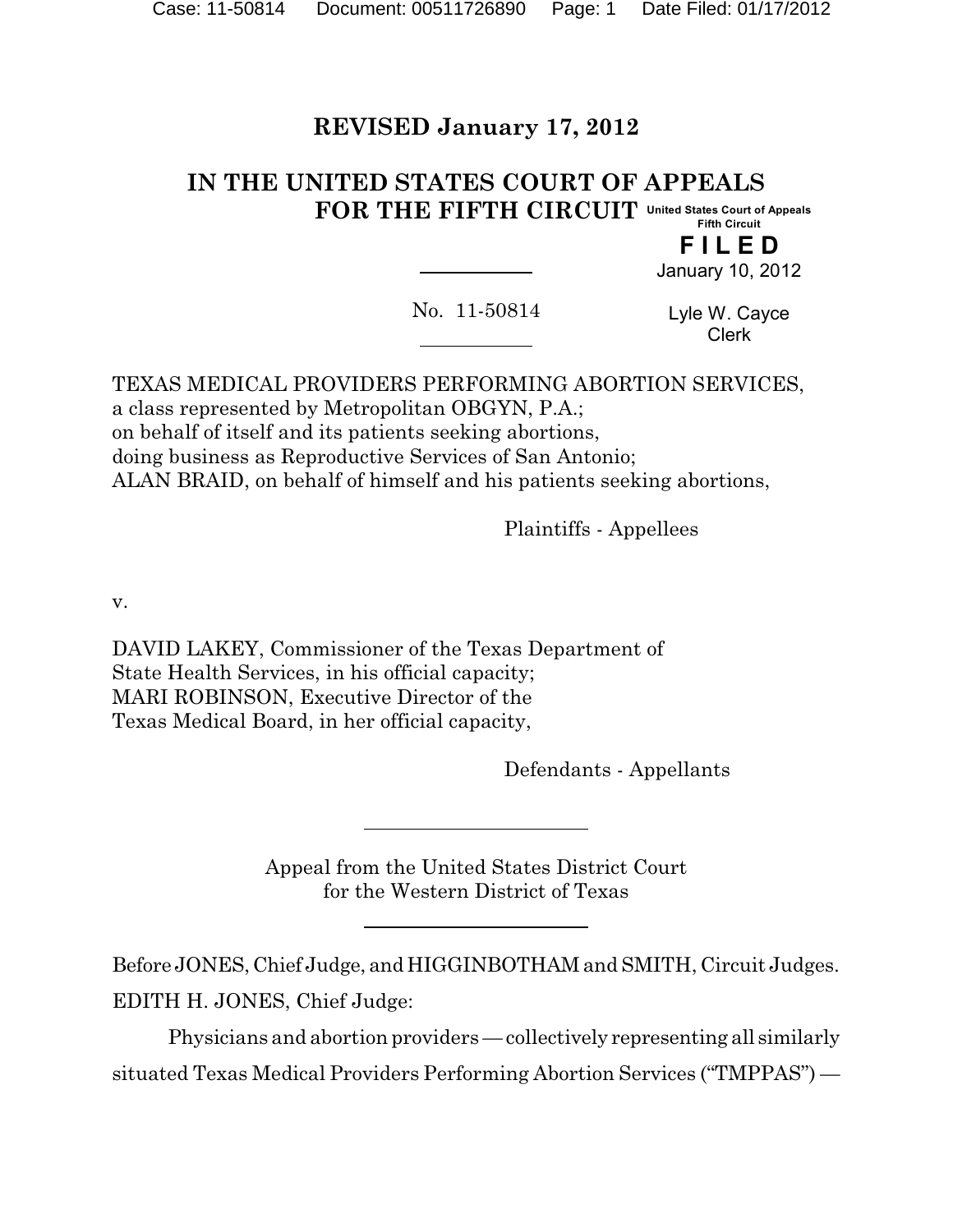sued the Commissioner of the Texas Department of State Health Services and the Executive Director of the Texas Medical Board (collectively "the State") under 42 U.S.C. § 1983 for declaratory and injunctive relief against alleged constitutional violations resulting from the newly-enacted Texas House Bill 15 ("the Act"), an Act "relating to informed consent to an abortion." H.B. 15, 82nd Leg. Reg. Sess. (Tex. 2011). The district court granted a preliminary injunction against four provisions for violating the First Amendment and three others for unconstitutional vagueness. We conclude, contrary to the district court, that Appellees failed to establish a substantial likelihood of success on any of the claims on which the injunction was granted, and therefore VACATE the preliminary injunction. For the sake of judicial efficiency, any further appeals in this matter will be heard by this panel.

### **Background**

H.B. 15, passed in May 2011, substantially amended the 2003 Texas Woman's Right to Know Act ("WRKA"). The amendments challenged here are intended to strengthen the informed consent of women who choose to undergo abortions. The amendments require the physician "who is to perform an abortion" to perform and display a sonogram of the fetus, make audible the heart auscultation of the fetus for the woman to hear, and explain to her the results of each procedure and to wait 24 hours, in most cases, between these disclosures and performing the abortion. TEX. HEALTH & SAFETY CODE  $\S 171.012(a)(4)$ . A woman may decline to view the images or hear the heartbeat, § 171.0122(b), (c), but she may decline to receive an explanation of the sonogram images only on certification that her pregnancy falls into one of three statutory exceptions. *Id*. at § 171.0122(d).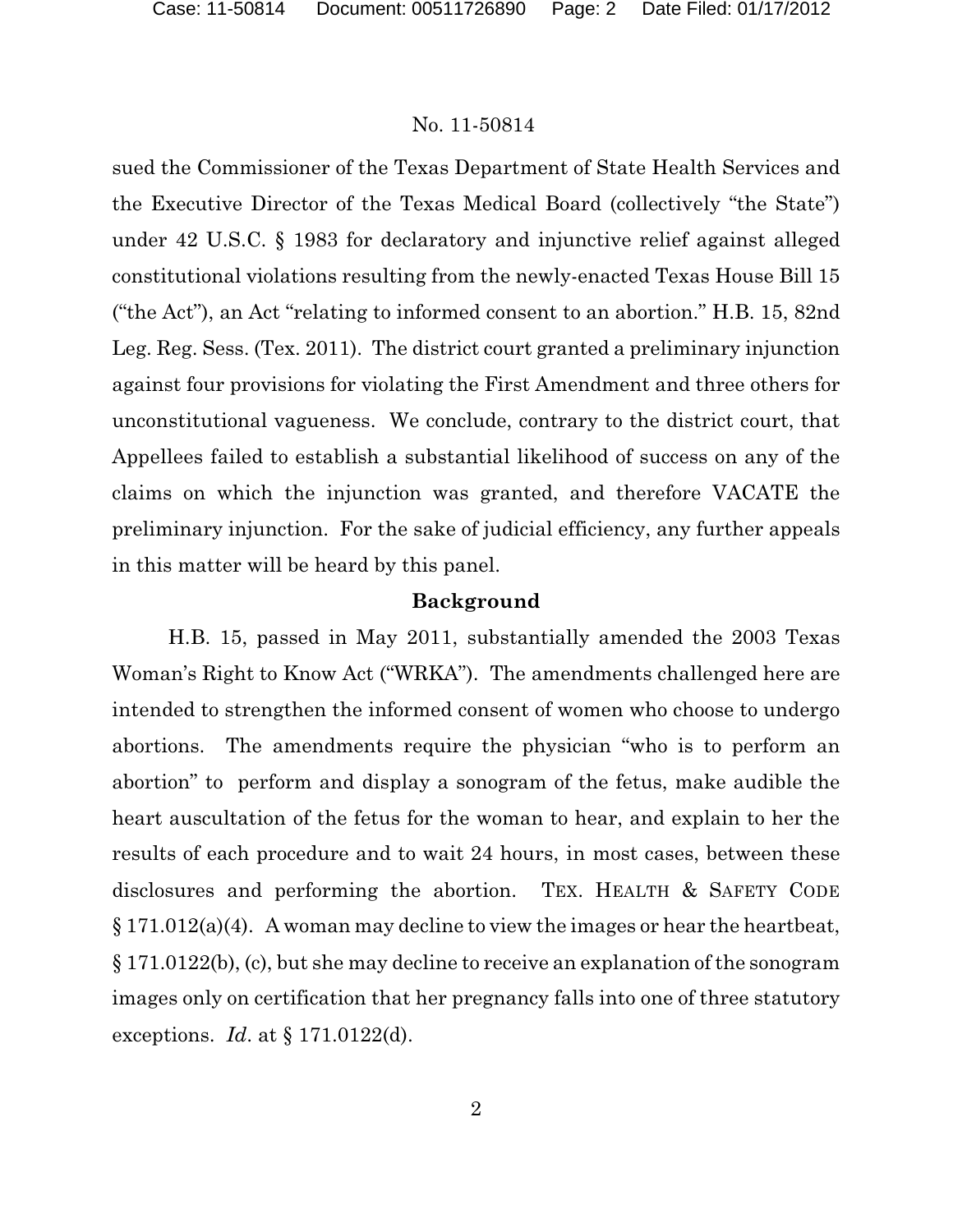Any woman seeking an abortion must also complete a form indicating that she has received the required materials, understands her right to view the requisite images and hear the heart auscultation, and chooses to receive an abortion.  $\S 171.012(a)(5)$ . The physician who is to perform the abortion must maintain a copy of this form, generally for seven years. *Id*. at § 171.0121(b)(1)- (2).

If a woman ultimately chooses not to receive an abortion, the physician must provide her with a publication discussing how to establish paternity and secure child support. § 171.0123.

Finally, the Act amended the Texas Occupations Code to deny or revoke a physician's license for violating these provisions. TEX.OCC.CODE § 164.055(a). The Act went into effect on September 1, 2011, and was scheduled to apply to abortions after October 1, 2011.

Appellees filed suit on June 13, requesting a preliminary injunction shortly thereafter. Following extensive briefing, the district court preliminarily enjoined the disclosure provisions of the Act described above on the ground that they "compel speech" in violation of the First Amendment. The district court partially enjoined three other sections of the Act as void for vagueness: the phrase "the physician who is to perform the abortion," certain situations in which the district court viewed the obligations of the physician and the rights of the pregnant woman as conflicting, and enforcement of the Act against physicians for failing to provide informational materials when they do not know that a woman elected not to have an abortion.

The State promptly appealed and sought a stay pending appeal, which the district court denied. A motions panel of this court carried with the case the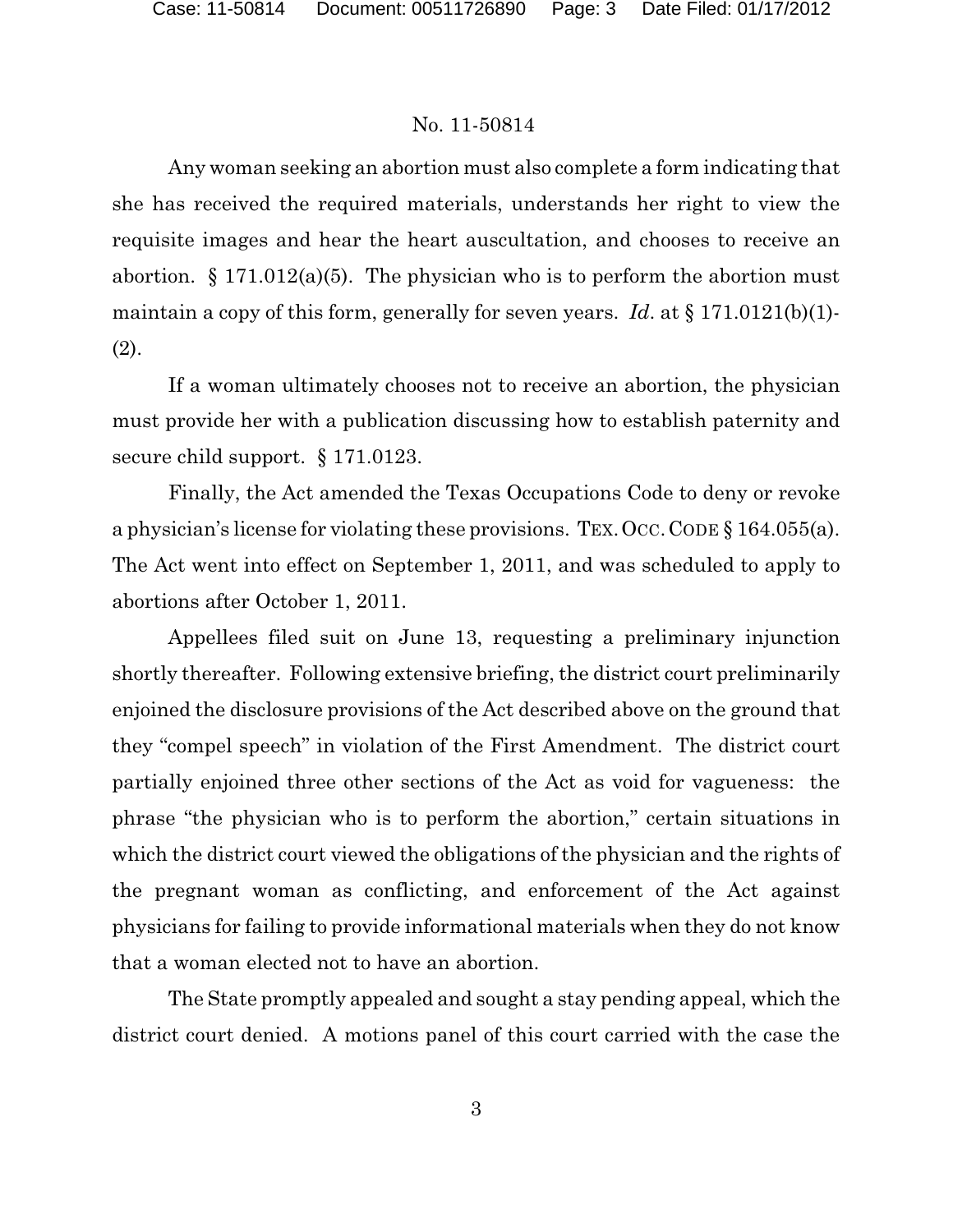motion to stay enforcement of the preliminary injunction, but also ordered expedited briefing and oral argument.

### **Stay of Appellate Review**

Appellees urge this court to defer ruling on the preliminary injunction because the district court has, notwithstanding this appeal, proceeded apace toward consideration of summary judgment. It is contended that our ruling on this interlocutory matter would become moot if the district court enters final judgment first, and that the district court will resolve issues not raised or decided at the preliminary phase. We decline to defer. First, this ruling will offer guidance to the district court, which is particularly important given our different view of the case. Second, the unresolved issues below are of secondary importance. Third, Appellees do not assert that fact issues pertinent to our ruling remain insufficiently developed.

### **Standard of Review**

"To be entitled to a preliminary injunction, the applicant[s] must show (1) a substantial likelihood that [they] will prevail on the merits, (2) a substantial threat that [they] will suffer irreparable injury if the injunction is not granted, (3) [their] substantial injury outweighs the threatened harm to the party whom [they] seek to enjoin, and (4) granting the preliminary injunction will not disserve the public interest." *Bluefield Water Ass'n, Inc. v. City of Starkville, Miss.*, 577 F.3d 250, 252-53 (5th Cir. 2009) (internal citation omitted). "We have cautioned repeatedly that a preliminary injunction is an extraordinary remedy which should not be granted unless the party seeking it has 'clearly carried the burden of persuasion on all four requirements.'" *Id*. (quoting *Lake Charles Diesel, Inc. v. Gen. Motors Corp.*, 328 F.3d 192, 195-96 (5th Cir. 2003)).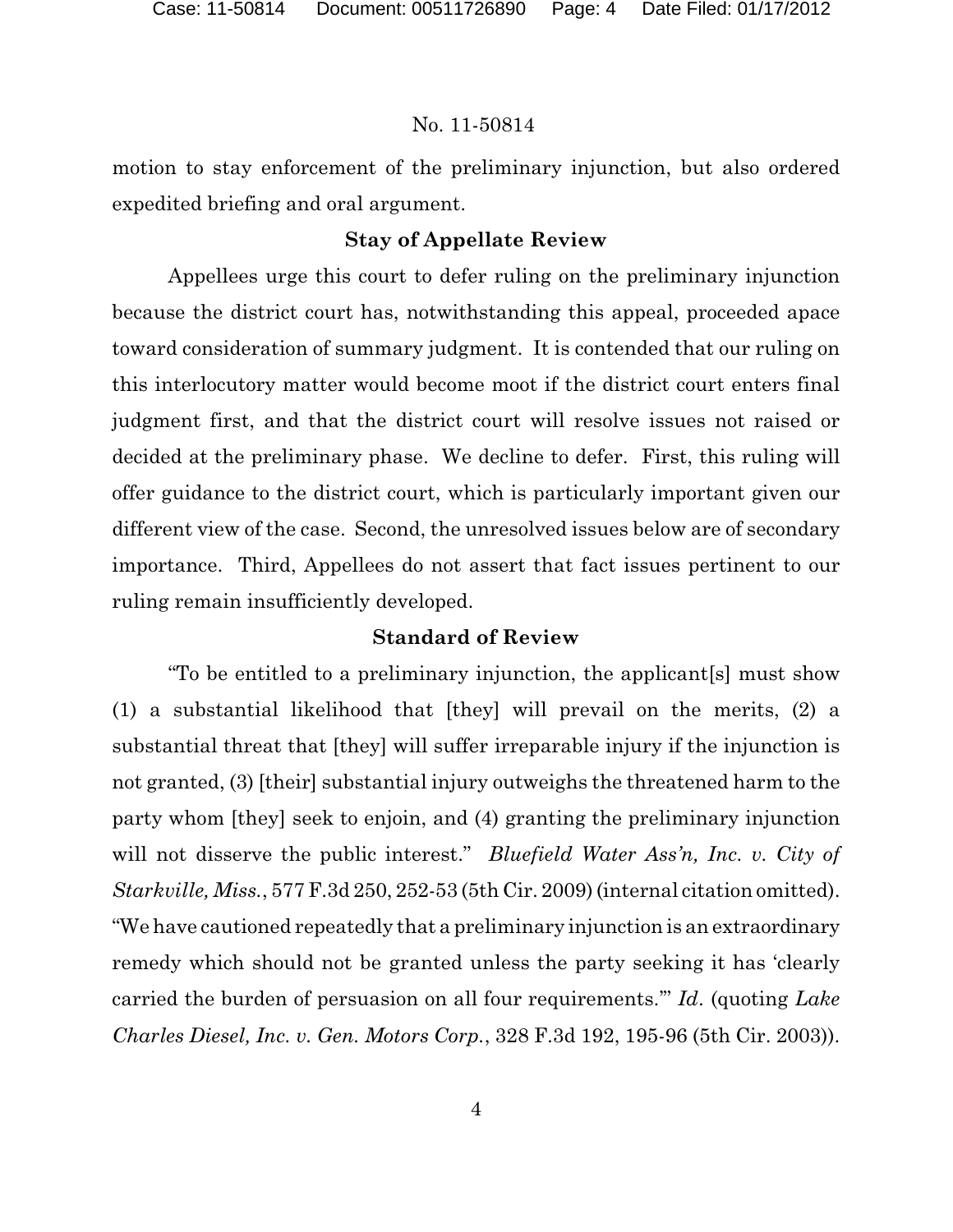An "absence of likelihood of success on the merits is sufficient to make the district court's grant of a preliminary injunction improvident as a matter of law." *Lake Charles Diesel, Inc. v. Gen. Motors Corp.*, 328 F.3d 192, 203 (5th Cir. 2003). We review legal conclusions made with respect to a preliminary injunction grant *de novo*. *Bluefield Water Ass'n*, 577 F.3d at 253.

### **Discussion**

### **I. First Amendment**

Appellees contend that H.B. 15 abridges their First Amendment rights by compelling the physician to take and display to the woman sonogram images of her fetus, make audible its heartbeat, and explain to her the results of both exams. This information, they contend, is the state's "ideological message" concerning the fetal life that serves no medical purpose, and indeed no other purpose than to discourage the abortion. Requiring the woman to certify the physician's compliance with these procedures also allegedly violates her right "not to speak." In fashioning their First Amendment compelled speech arguments, which the district court largely accepted, Appellees must confront the Supreme Court's holding in *Planned Parenthood of Southeastern Pennsylvania v. Casey*, 505 U.S. 833, 112 S. Ct. 2791 (1992), that reaffirmed a woman's substantive due process right to terminate a pregnancy but also upheld an informed-consent statute over precisely the same "compelled speech" challenges made here. Following *Casey*, an en banc decision of the Eighth Circuit has also upheld against a compelled speech attack another informed consent provision regulating abortion providers. *Planned Parenthood*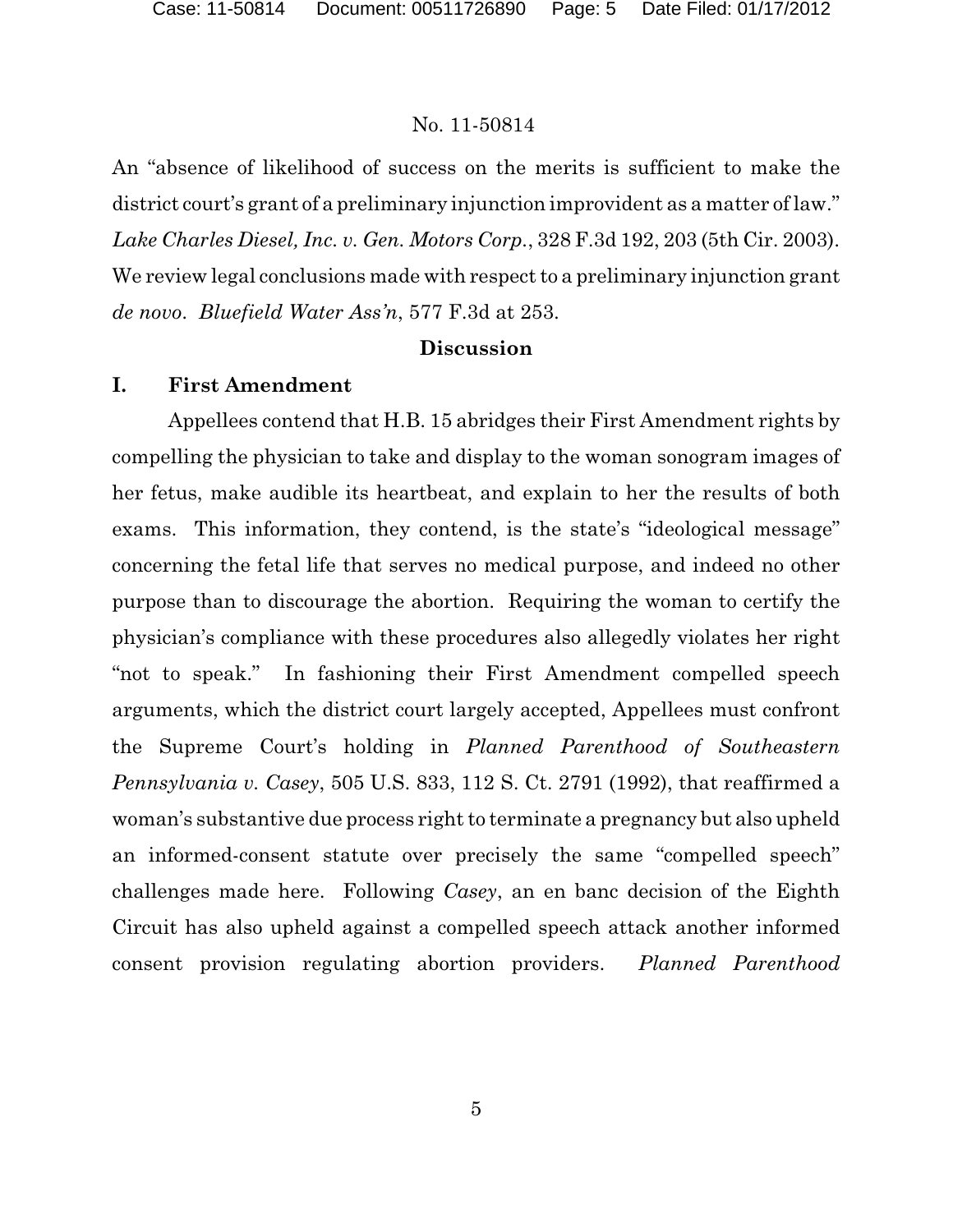*Minnesota, et al. v. Rounds*, 653 F.3d 662 (8th Cir. 2011).<sup>1</sup> We begin this analysis with *Casey*.

The law at issue in *Casey* required an abortion provider to inform the mother of the relevant health risks to her and the "probable gestational age of the unborn child." *Casey*, 505 U.S. at 881, 112 S. Ct. at 2822. The woman also had to certify in writing that she had received this information and had been informed by the doctor of the availability of various printed materials "describing the fetus and providing information about medical assistance for childbirth, information about child support from the father, and a list of agencies which provide adoption and other services as alternatives to abortion."<sup>2</sup> Id. Planned Parenthood contended that all of these disclosures operate to discourage abortion and, by compelling the doctor to deliver them, violated the physician's First Amendment free-speech rights. Planned Parenthood urged application of the strict scrutiny test governing certain First Amendment speech rights. *See* Brief of Petitioners, 1992 WL 551419, at \*54.

The *Casey* plurality's opinion concluded that such provisions, entailing "the giving of truthful, nonmisleading information" which is "relevant . . . to the

<sup>&</sup>lt;sup>1</sup> See Planned Parenthood Minn. v. Rounds, 375 F.Supp.2d 881 (D.S.D. June 30, 2005) (granting preliminary injunction) (vacated); *Planned Parenthood Minn., N.D., S.D. v. Rounds*, 530 F.3d 724 (8th Cir. June 27, 2008) ( en banc) (vacating grant of preliminary injunction and remanding); *Planned Parenthood Minn., N.D., S.D. v. Rounds*, 650 F.Supp.2d 972 (D.S.D. August 20, 2009) (granting partial summary judgment in favor of plaintiffs and partial summary judgment in favor of defendants) (affirmed in part, reversed in part); *Planned Parenthood Minn. v. Rounds*, 653 F.3d 662 (8th Cir., Sept. 2, 2011) (reversing grant of summary judgment in favor of plaintiffs on all but one claim and remanding) (vacated in part); *Planned Parenthood Minn., N.D., S.D, v. Rounds*, 662 F.3d 1072 (8th Cir. December 7, 2011) (vacating panel's affirmance of partial summary judgment in favor of plaintiffs and granting rehearing en banc on that issue).

 $2$ <sup>2</sup> The description included a month by month explanation of prenatal fetal development.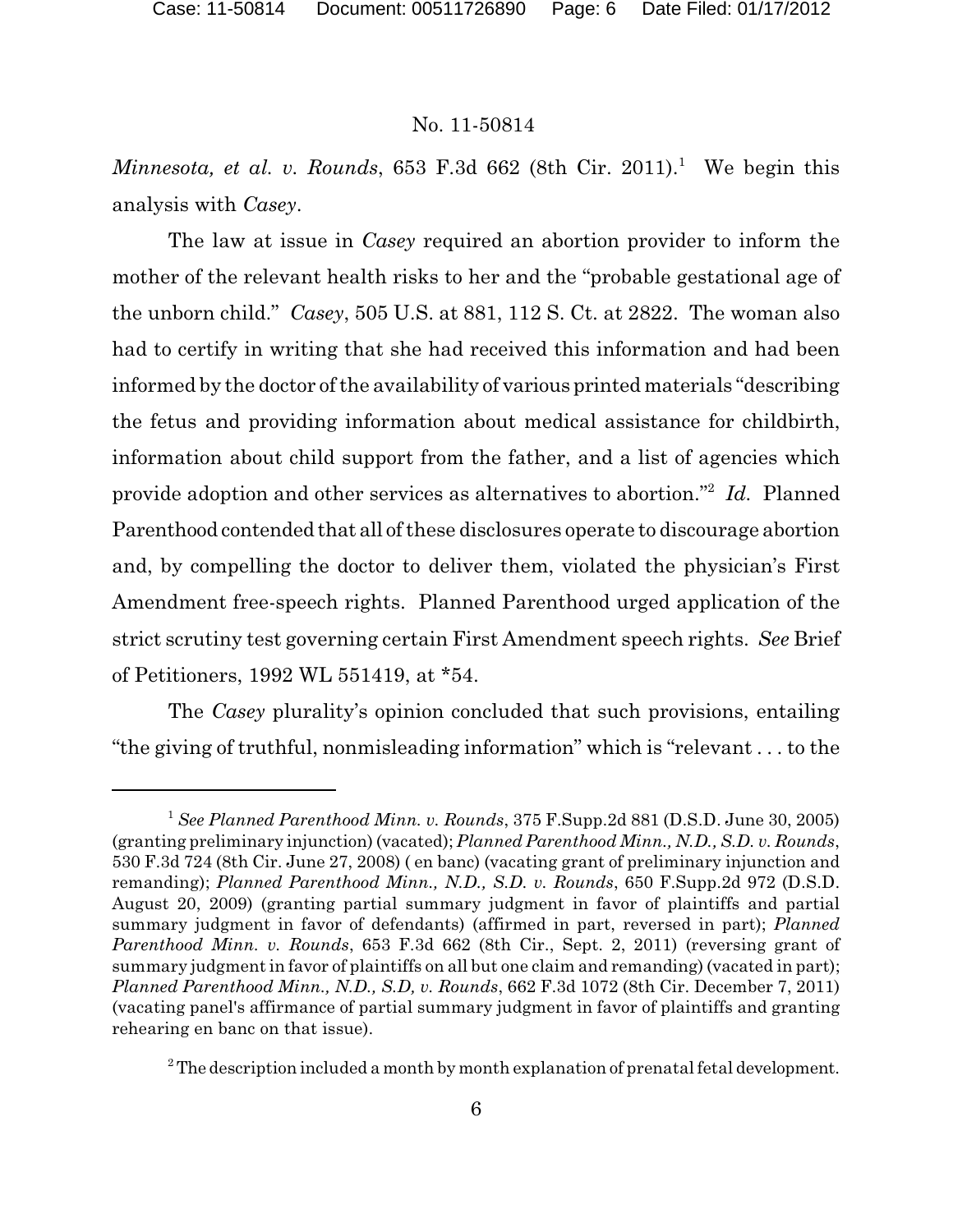decision," did not impose an undue burden on the woman's right to an abortion and were thus permitted by the Fourteenth Amendment. *Id.* at 882, 112 S. Ct. at 2823. The requirement that the physician relay the probable age of the fetus furthered the legitimate end of "ensur[ing] that a woman apprehend the full consequences of her decision." *Id.* In other words, "informed choice need not be defined in such narrow terms that all considerations of the effect on the fetus are made irrelevant." *Id.* at 883, 112 S. Ct. at 2824. As the Court noted, such information "furthers the legitimate purpose of reducing the risk that a woman may elect an abortion, only to discover later, with devastating psychological consequences, that her decision was not fully informed." *Id*. at 882, 112 S. Ct. 2791. States may further the "legitimate goal of protecting the life of the unborn" through "legislation aimed at ensuring a decision that is mature and informed, even when in doing so the State expresses a preference for childbirth over abortion." *Id.*

The plurality then turned to the petitioners'

asserted First Amendment right of a physician not to provide information about the risks of abortion, and childbirth, in a manner mandated by the state. To be sure, the physician's First Amendment rights not to speak are implicated, *see Wooley v. Maynard*, 430 U.S. 705, 97 S. Ct. 1428 (1977), but only as part of the practice of medicine, subject to reasonable licensing and regulation by the State, *cf. Whalen v. Roe*, 429 U.S. 589, 603, 97 S. Ct. 869, 878 (1977). We see no constitutional infirmity in the requirement that the physician provide the information mandated by the state here.

*Id.* at 884, 112 S. Ct. at 2824.

The plurality response to the compelled speech claim is clearly not a strict scrutiny analysis. It inquires into neither compelling interests nor narrow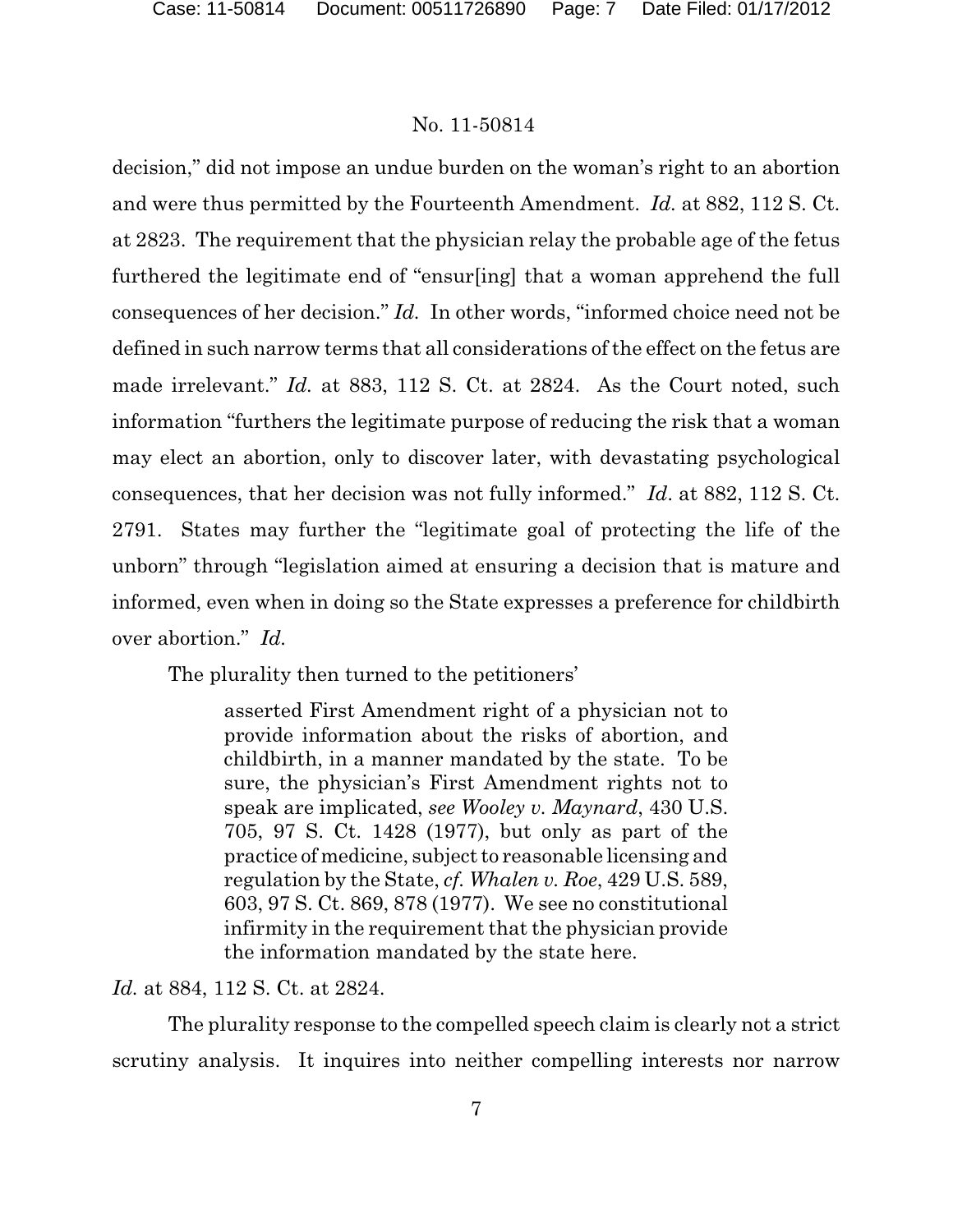tailoring. The three sentences with which the Court disposed of the First Amendment claims are, if anything, the antithesis of strict scrutiny. Indeed, the plurality references *Whalen v. Roe*, in which the Court had upheld a regulation of medical practice against a right to privacy challenge. 429 U.S. 589, 97 S. Ct. 869 (1977). The only reasonable reading of *Casey*'s passage is that physicians' rights not to speak are, when "part of the practice of medicine, subject to reasonable licensing and regulation by the State[.]" This applies to information that is "truthful," "nonmisleading," and "relevant . . . to the decision" to undergo an abortion. *Casey*, 505 U.S. at 882, 112 S. Ct. at 2823.

The Court's decision in *Gonzales v. Carhart*, 550 U.S. 124, 127 S. Ct. 1610 (2007), reaffirmed *Casey*, as it upheld a state's "significant role . . . in regulating the medical profession" and added that "[t]he government may use its voice and regulatory authority to show its profound respect for the life within the woman." 550 U.S. at 128, 127 S. Ct. at 1633. The Court addressed in detail the justification for state regulations consistent with *Casey*'s reaffirming the right to abortion:

> Whether to have an abortion requires a difficult and painful moral decision. While we find no reliable data to measure the phenomenon, it seems unexceptionable to conclude that some women come to regret their choice to abort the infant life they once created and sustained. Severe depression and loss of esteem can follow.

> In a decision so fraught with emotional consequence some doctors may prefer not to disclose precise details of the means that will be used, confining themselves to the required statement of risks the procedure entails. From one standpoint this ought not to be surprising. Any number of patients facing imminent surgical procedures would prefer not to hear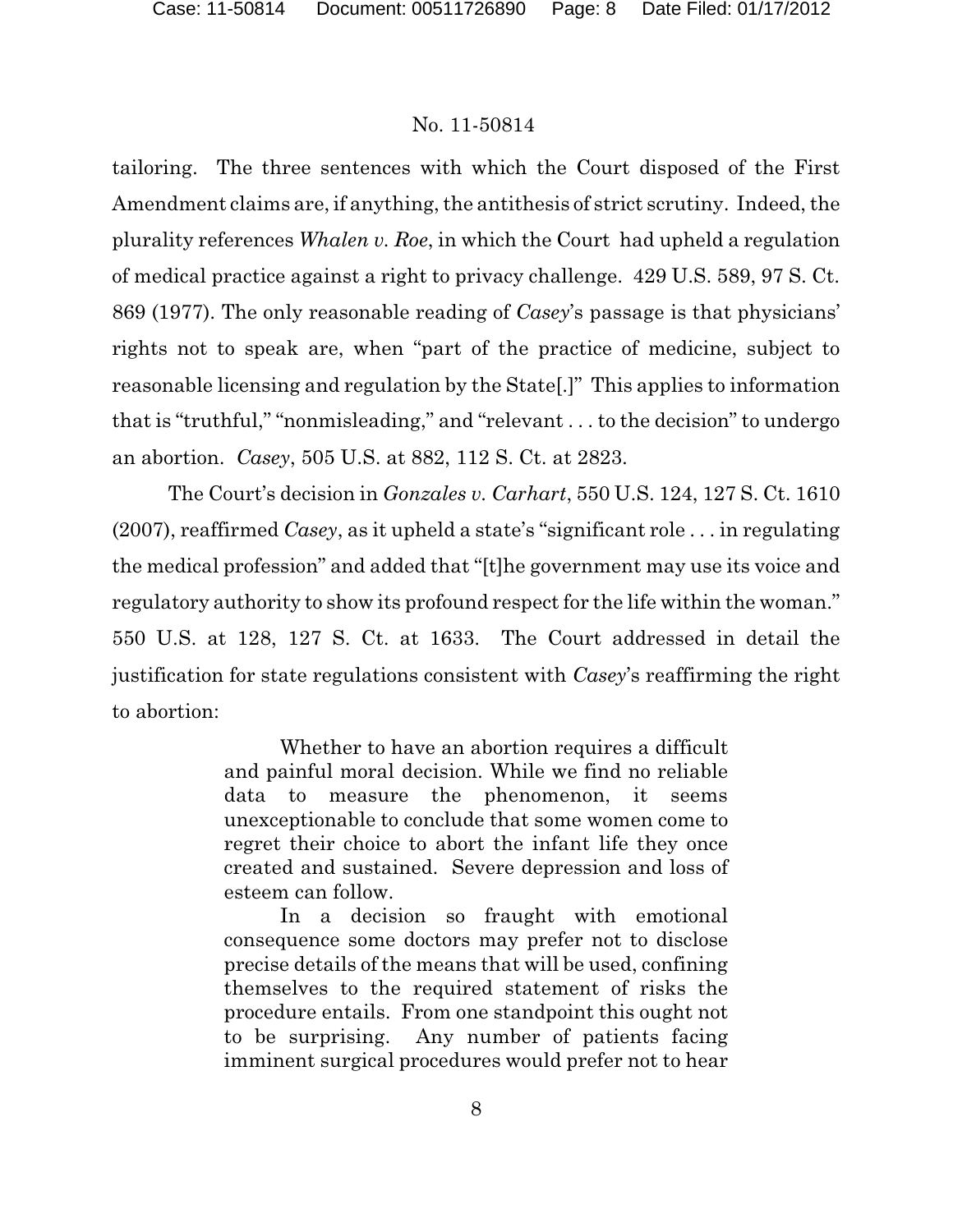all details, lest the usual anxiety preceding invasive medical procedures become the more intense. This is likely the case with the abortion procedures here at issue [partial-birth abortions].

. . . . The State's interest in respect for life is advanced by the dialogue that better informs the political and legal systems, the medical profession, expectant mothers, and society as a whole of the consequences that follow from a decision to elect a late-term abortion.

*Id.* at 157-59, 1633-34 (citations omitted).

The import of these cases is clear. First, informed consent laws that do not impose an undue burden on the woman's right to have an abortion are permissible if they require truthful, nonmisleading, and relevant disclosures. Second, such laws are part of the state's reasonable regulation of medical practice and do not fall under the rubric of compelling "ideological" speech that triggers First Amendment strict scrutiny.<sup>3</sup> Third, "relevant" informed consent may entail not only the physical and psychological risks to the expectant mother facing this "difficult moral decision," but also the state's legitimate interests in "protecting the potential life within her." 505 U.S. at 871, 112 S. Ct. at 2791. *See also Casey*, 505 U.S. at 882, 112 S. Ct. at 2823 ("Nor can it be doubted that most women considering an abortion would deem the impact on the fetus relevant, if not dispositive, to the decision. In attempting to ensure that a woman apprehends the full consequences of her decision, the State furthers the legitimate purpose of reducing the risk that a woman may elect an abortion, only to discover later, with devastating psychological consequences, that her decision

<sup>&</sup>lt;sup>3</sup> But see Casey, 505 U.S. at 872 ("Even in the earliest stages of pregnancy, the State may enact rules and regulations designed to encourage her to know that there are philosophic and social arguments of great weight that can be brought to bear in favor of continuing the pregnancy to full term[.]").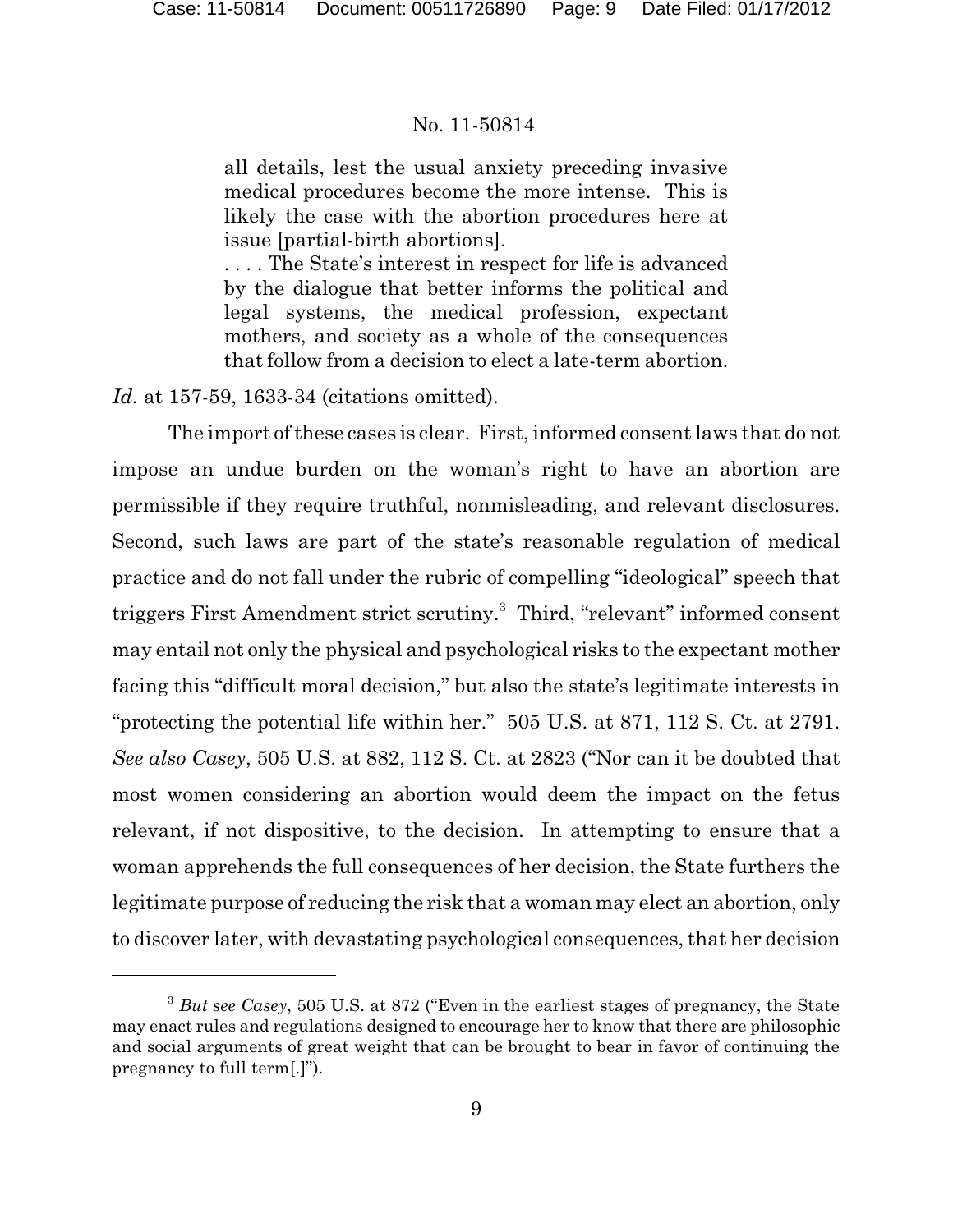was not fully informed.") Finally, the possibility that such information "might cause the woman to choose childbirth over abortion" does not render the provisions unconstitutional. *Id*. at 889, 112 S. Ct. at 2791.

Fortifying this reading, the Eighth Circuit sitting en banc construed *Casey* and *Gonzales* in the same way:

. . . [W]hile the State cannot compel an individual simply to speak the State's ideological message, it can use its regulatory authority to require a physician to provide truthful, non-misleading information relevant to a patient's decision to have an abortion, even if that information might also encourage the patient to choose childbirth over abortion.

*Planned Parenthood Minn. v. Rounds*, 530 F.3d 724, 735 (8th Cir. 2008) (en banc) (emphasis added). Significantly, the *Rounds* dissent agreed that the state's reasonable medical regulation of abortion includes its assertion of "'legitimate interests in the health of the mother and in protecting the potential life within her.'" *Rounds*, 530 F.3d at 741 (Murphy, J., dissenting) (quoting *Casey*, 505 U.S. at 871, 112 S. Ct. 2791). *Rounds* upheld, against compelled speech challenges, an informed consent provision, and associated compliance certifications by both the physician and pregnant woman, requiring, *inter alia*, a disclosure that the abortion "will terminate the life of a whole, separate, unique, living human being" with whom the woman "has an existing relationship" entitled to legal protection. *Rounds*, 530 F.3d at 726.

In contrast to the disclosures discussed in *Rounds*, H.B. 15 requires the taking and displaying of a sonogram, the heart auscultation of the pregnant woman's fetus, and a description by the doctor of the exams' results. That these medically accurate depictions are inherently truthful and non-misleading is not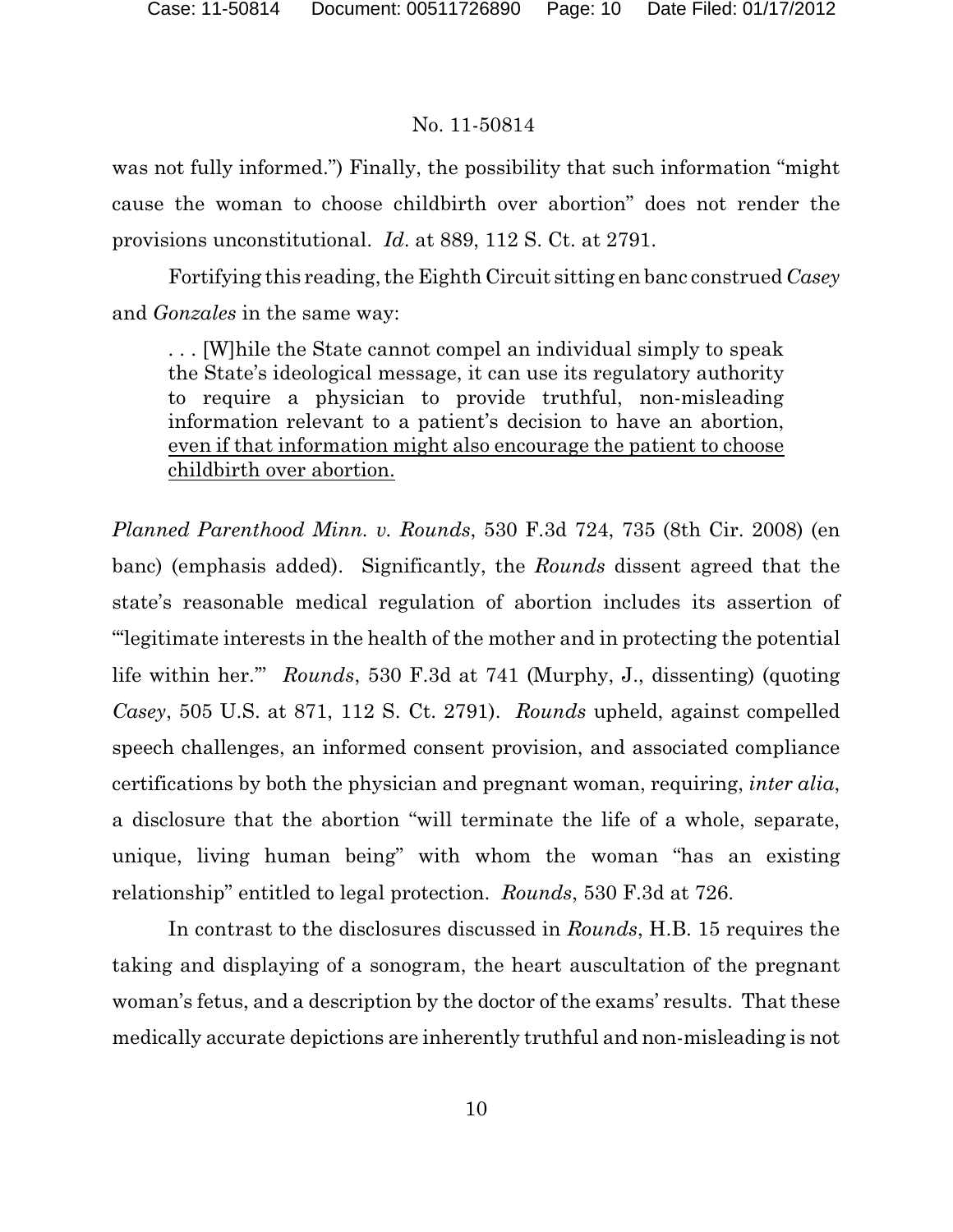disputed by Appellees, nor by any reasoned analysis by the district court.<sup>4</sup> (We consider later the Appellees' argument that the disclosures are not medically necessary, and are therefore "irrelevant" to procuring the woman's informed consent under *Casey*). Unlike the plaintiffs in *Casey* and *Rounds*, the Appellees here do not contend that the H.B. 15 disclosures inflict an unconstitutional undue burden on a woman's substantive due process right to obtain an abortion. These omissions, together, are significant. If the disclosures are truthful and non-misleading, and if they would not violate the woman's privacy right under the *Casey* plurality opinion, then Appellees would, by means of their First Amendment claim, essentially trump the balance *Casey* struck between women's rights and the states' prerogatives. *Casey*, however, rejected any such clash of rights in the informed consent context.

Applying to H.B. 15 the principles of *Casey*'s plurality, the most reasonable conclusion is to uphold the provisions declared as unconstitutional compelled speech by the district court. To belabor the obvious and conceded point, the

 $4$  At times, the district court characterizes these disclosures as "ideological," but the court misunderstands the term. Speech is ideological when it is "relating to or concerned with ideas" or "of, relating to, or based on ideology." *See* "ideological," www.mirriamwebster.com/dictionary/ideological. Of course, any fact may "relate" to ideas in some sense so loose as to be useless, but in the sense in which *Wooley* discusses it, "ideological" speech is speech which conveys a "point of view." *See Wooley*, 430 U.S. at 715, 97 S. Ct. at 1435 ("Here . . . we are faced with a state measure which forces an individual . . . to be an instrument for fostering public adherence to an ideological point of view he finds unacceptable."). The speech in *Wooley* was the statement of a point of view that the plaintiff found "morally, ethically, religiously and politically abhorrent."*Id.* at 713, 1434. The distinction the Court there sought to employ was between factual information and moral positions or arguments. Though there may be questions at the margins, surely a photograph and description of its features constitute the purest conceivable expression of "factual information." If the sonogram changes a woman's mind about whether to have an abortion—a possibility which *Gonzales* says may be the effect of permissible conveyance of knowledge, *Gonzales*, 550 U.S. at 160, 127 S. Ct. at 1634—that is a function of the combination of her new knowledge and her own "ideology" ("values" is a better term), not of any "ideology" inherent in the information she has learned about the fetus.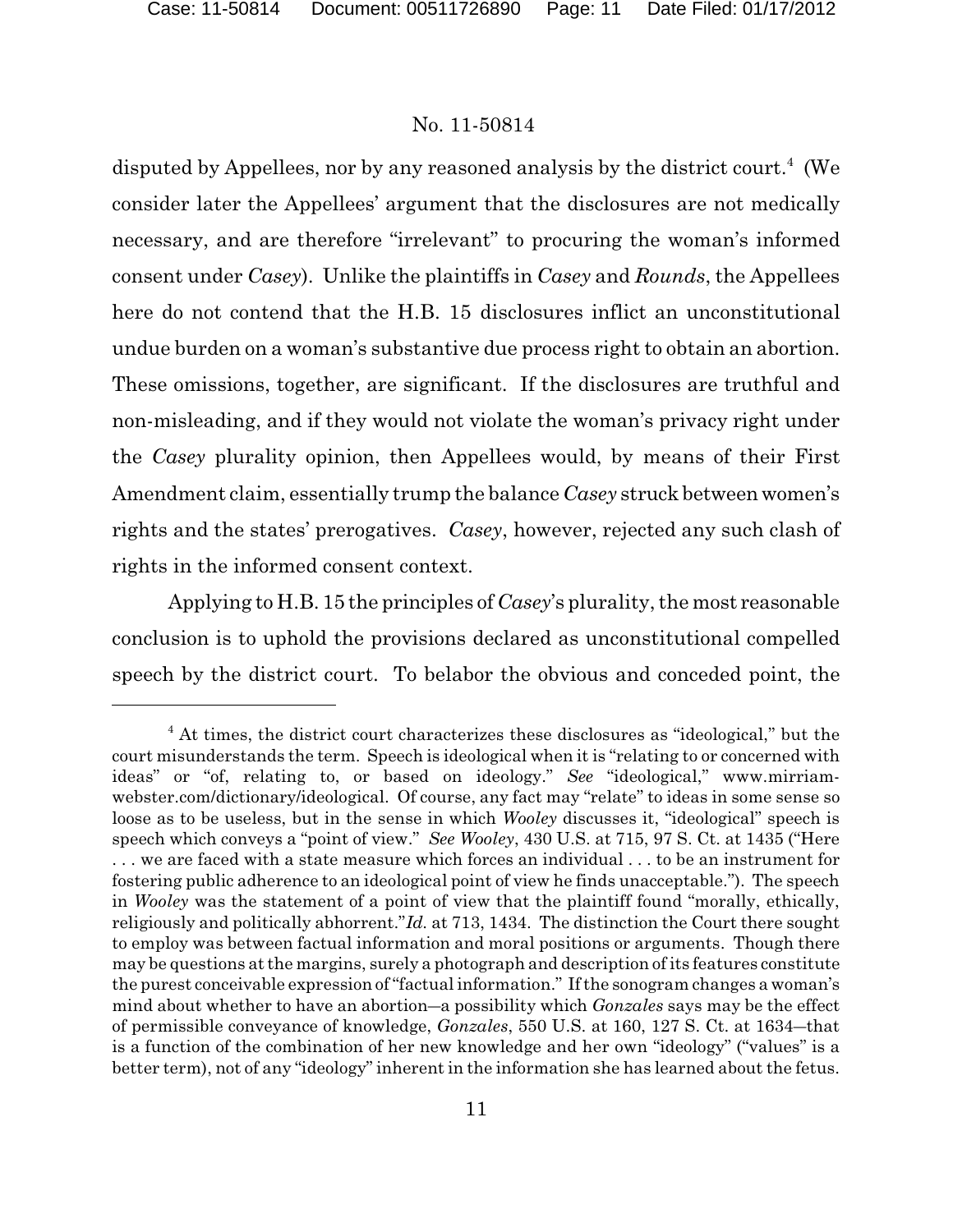required disclosures of a sonogram, the fetal heartbeat, and their medical descriptions are the epitome of truthful, non-misleading information. They are not different in kind, although more graphic and scientifically up-to-date, than the disclosures discussed in *Casey*—probable gestational age of the fetus and printed material showing a baby's general prenatal development stages. Likewise, the relevance of these disclosures to securing informed consent is sustained by *Casey* and *Gonzales*, because both cases allow the state to regulate medical practice by deciding that information about fetal development is "relevant" to a woman's decision-making.<sup>5</sup>

As for the woman's consent form, that, too, is governed by *Casey*, which approves the practice of obtaining written consent "as with any medical procedure." 505 U.S. at 883, 112 S. Ct. at 2823. H.B. 15, § 171.012(a)(5), requires that a pregnant woman certify in writing her understanding that (1) Texas law requires an ultrasound prior to obtaining an abortion, (2) she has the option to view the sonogram images, (3) she has the option to hear the fetal heartbeat, and (4) she is required to hear the medical explanation of the sonogram unless she falls under the narrow exceptions to this requirement.<sup>6</sup>

To invalidate the written consent form as compelled speech would potentially subject to strict scrutiny a host of other medical informed-consent

 ${}^5$  At oral argument, Appellees' counsel conceded that Appellees have no objection to the requirements that a doctor perform and make available sonogram images of the fetus. Their objection is to requiring a "display" and an oral explanation of the images.

 $6$  The three exceptions are (1) pregnancy as a result of rape or incest which has been reported or, if it has not been reported, was not reported because the woman reasonably risks retaliation resulting in serious bodily injury, (2) a minor taking advantage of judicial bypass procedures to avoid parental notification, or (3) a fetus with an irreversible medical condition or abnormality. If seeking to avoid the description of the sonogram images, the woman must indicate within which exception she falls.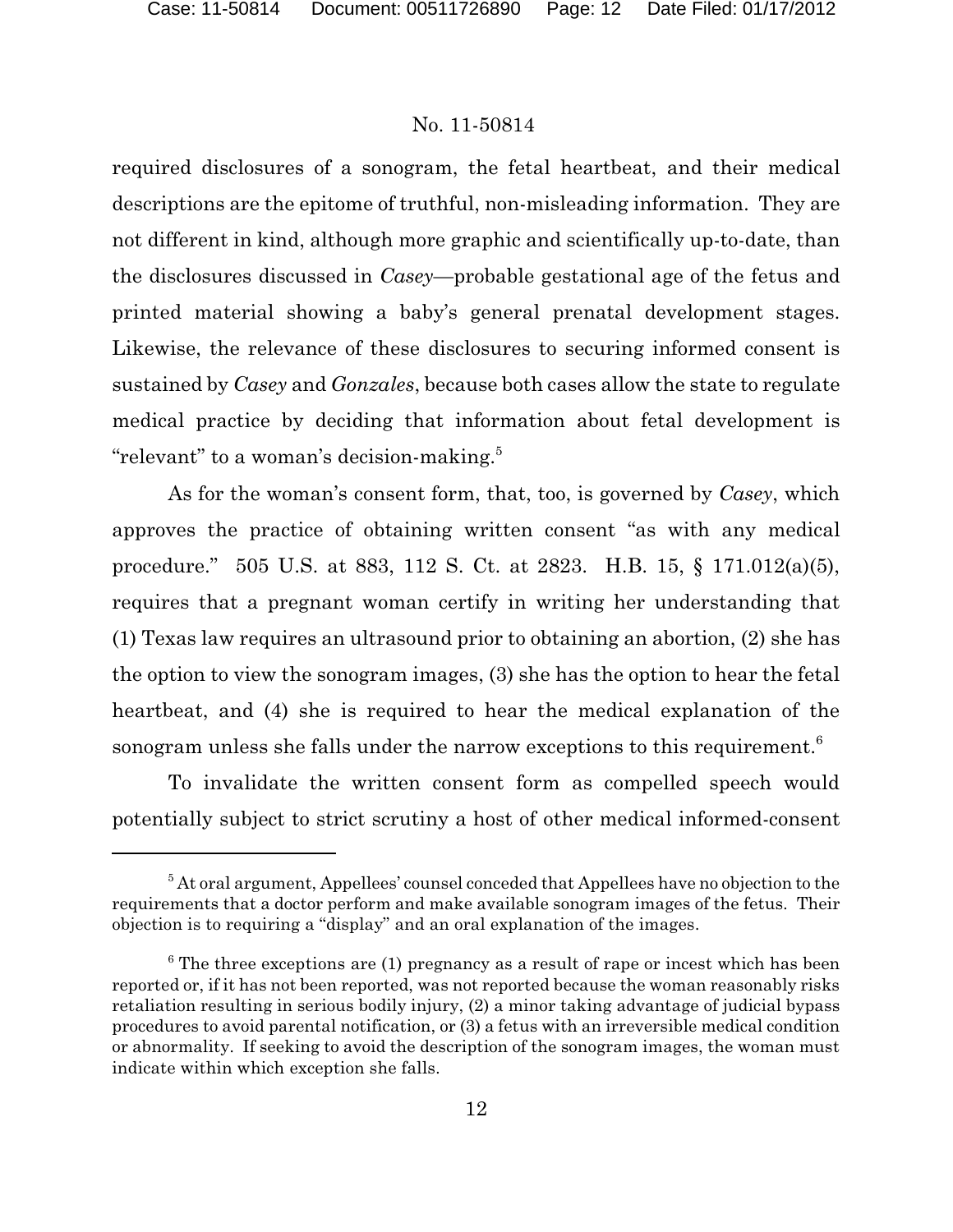requirements. Appellees have offered no theory how the H.B. 15 informedconsent certification differs constitutionally from informed-consent certifications in general.

Nevertheless, the district court was especially troubled by the requirement that, to avoid the description of the sonogram images, a victim of rape or incest might have to certify her status as a victim, despite fearing (by the very terms of the certification) physical reprisal if she makes her status known. This system of certified exceptions may be a debatable choice of policy, but it does not transgress the First Amendment. If the State could properly decline to grant any exceptions to the informed-consent requirement, it cannot create an inappropriate burden on free speech rights where it simply conditions an exception on a woman's admission that she falls within it. Indeed, such an infirmity could just as well be cured by striking down the exceptions alone as by striking down the requirement of written certification. Because the general requirement is valid, we see no constitutional objection to the certification required for an exception.

Notwithstanding the facial application of *Casey* to H.B. 15, Appellees characterize its disclosure requirements as "qualitatively different" in two ways. First, the disclosure of the sonogram and fetal heartbeat are "medically unnecessary" to the woman and therefore beyond the standard practice of medicine within the state's regulatory powers. Appellees refer to currently required disclosures of health risks to the mother alone and apparently would limit information about the fetus in these circumstances to its "probable gestational age," as specifically approved in *Casey*. Requiring any more information about the fetus amounts to advocacy by the state. Second, whereas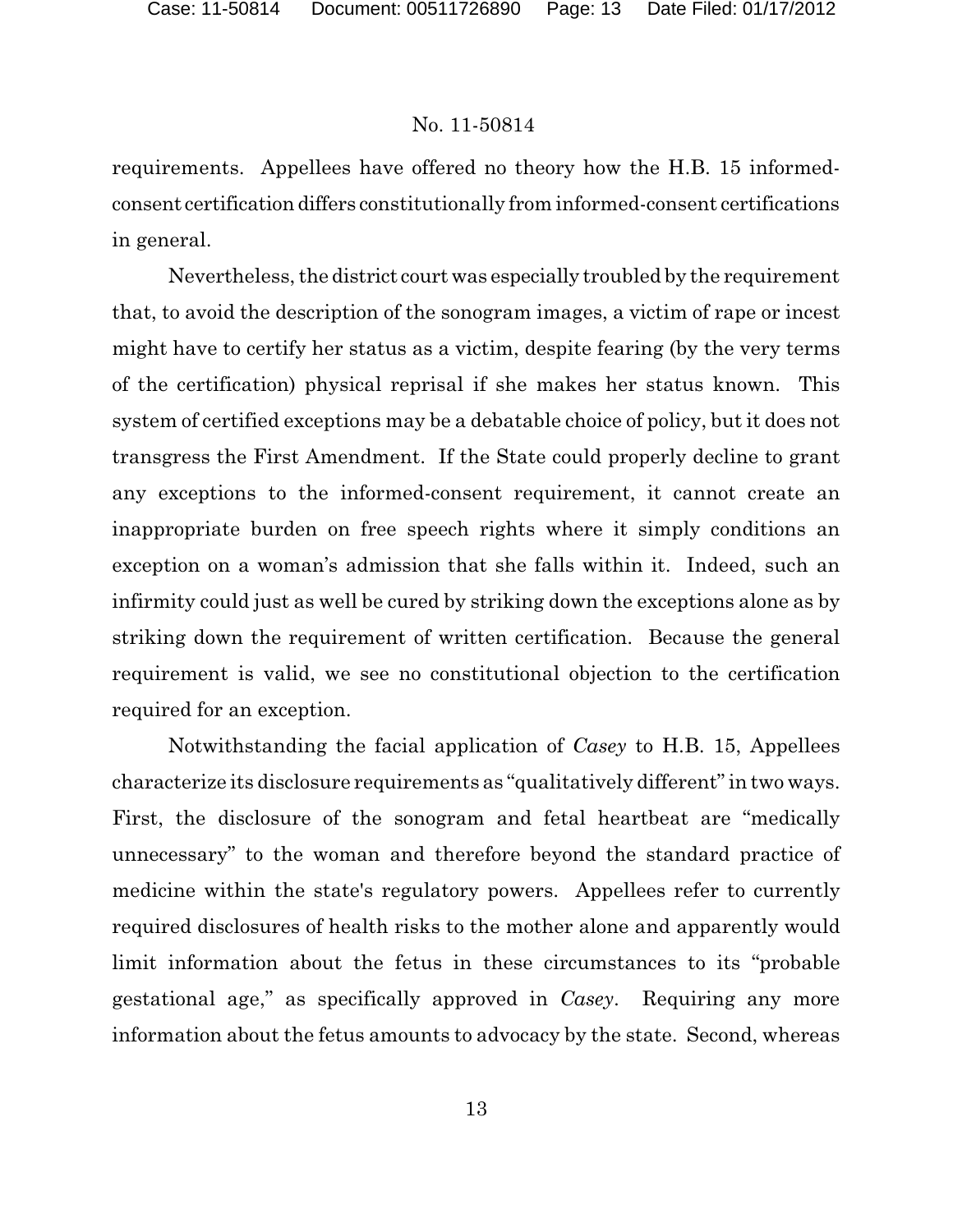*Casey* only required the physician to make certain materials about childbirth and the fetus "available" to the woman, the physician here is required to explain the results of sonogram and fetal heart auscultation, and the woman is required to listen to the sonogram results. This interchange makes the physician the "mouthpiece" of the state, again for medically unnecessary reasons.<sup>7</sup> Appellees' position seems to assume that the facts of *Casey* represent a constitutional ceiling for regulation of informed consent to abortion, not a set of principles to be applied to the states' legislative decisions. On this broad level, however, the Court has admonished that federal courts are not the repository for regulation of the practice of medicine. *See Gonzales*, 550 U.S. at 157-58, 127 S. Ct. at 1633.

Turning to Appellees' specific objections, the provision of sonograms and the fetal heartbeat are routine measures in pregnancy medicine today. They are viewed as "medically necessary" for the mother and fetus. Only if one assumes the conclusion of Appellees' argument, that pregnancy is a condition to be terminated, can one assume that such information about the fetus is medically irrelevant. The point of informed consent laws is to allow the patient to evaluate her condition and render her best decision under difficult circumstances. Denying her up to date medical information is more of an abuse to her ability to decide than providing the information. In any event, the Appellees' argument ignores that *Casey* and *Gonzales*, as noted above, emphasize that the gravity of the decision may be the subject of informed consent through factual, medical

 $7$  Appellees and the district court also question why H.B. 15 had to add these disclosures to the existing *Casey*-like requirements of the WRKA. The necessity or wisdom of legislation, of course, is a decision committed to the peoples' elected representatives and thus beyond the purview of the courts—apart from the constitutionality of the law.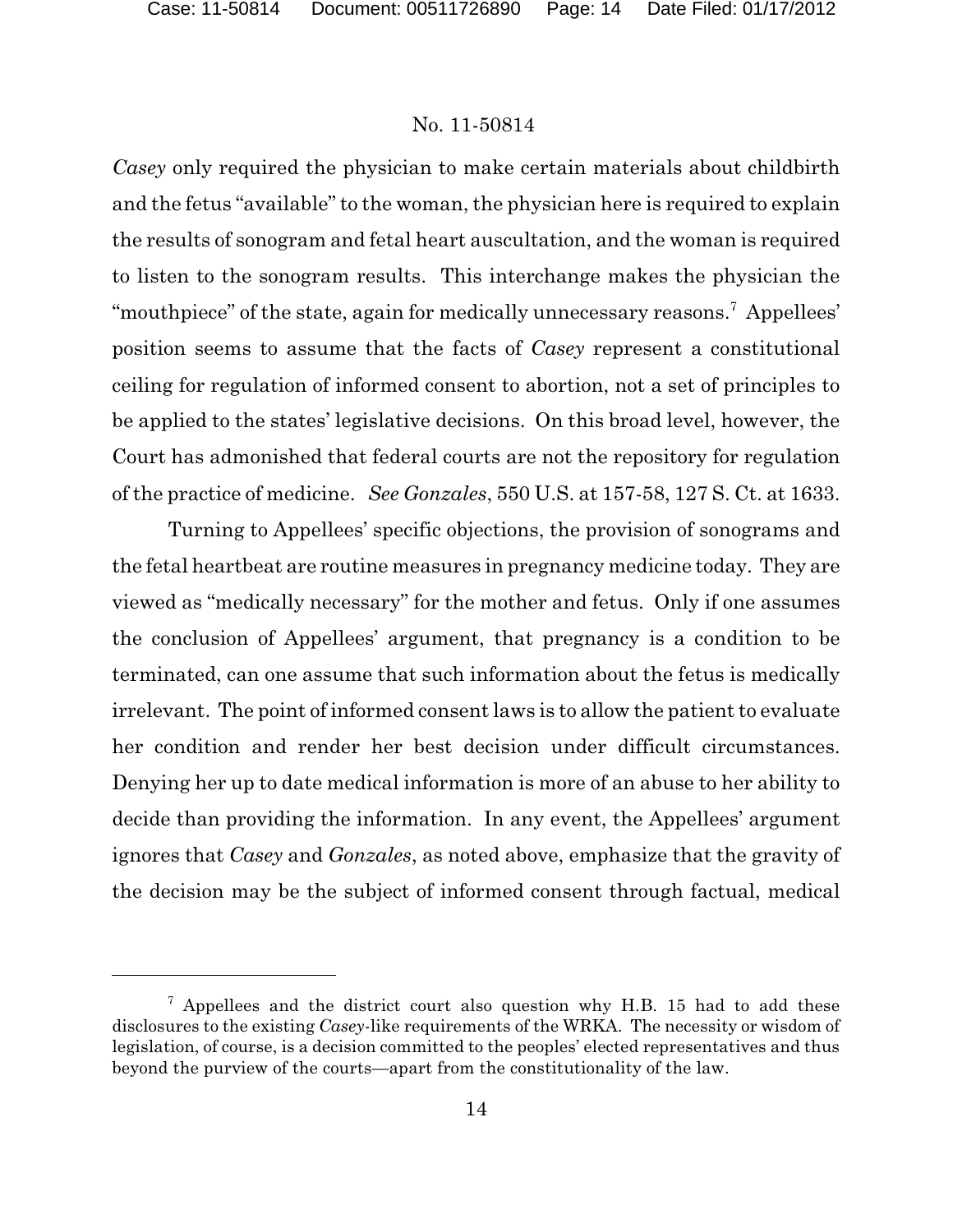detail, that the condition of the fetus is relevant, and that discouraging abortion is an acceptable effect of mandated disclosures.<sup>8</sup>

More to the point, perhaps, is Appellees' concern that H.B. 15 requires a doctor, at a minimum, to converse with the patient about the sonogram as a predicate to securing informed consent, rather than show her the way to obtain a brochure or similar written information. Certainly, the statute's method of delivering this information is direct and powerful, but the mode of delivery does not make a constitutionally significant difference from the "availability" provision in *Casey*. The *Casey* plurality opinion places this issue squarely in the context of the regulation of medical practice:

Our prior decisions establish that as with any medical procedure, the State may require a woman to give her written informed consent to an abortion. [citation omitted] In this respect, this statute is unexceptional. Petitioners challenge the statute's definition of informed consent because it includes the provision of specific information by the doctor . . .

. . . We also see no reason why the State may not require doctors to inform a woman seeking an abortion of the availability of materials relating to the consequences to the fetus . . . . [analogizing to informed consent bearing on the donor as well as recipient of a kidney transplant.]

*Casey*, 505 U.S. at 881, 112 S. Ct. at 2823 (emphasis added). *Casey* did not analyze the doctor's status based on how he provided "specific information." Similarly, in *Wooley*, the font of Appellees' compelled speech argument, the New Hampshire auto owner was not required to speak "Live Free or Die," he was

Another perspective on this point is to note that under *Casey* and *Gonzales*, what <sup>8</sup> Appellees think is medically necessary does not cabin, under the state's legitimate power, the regulation of medicine, as *Casey* holds.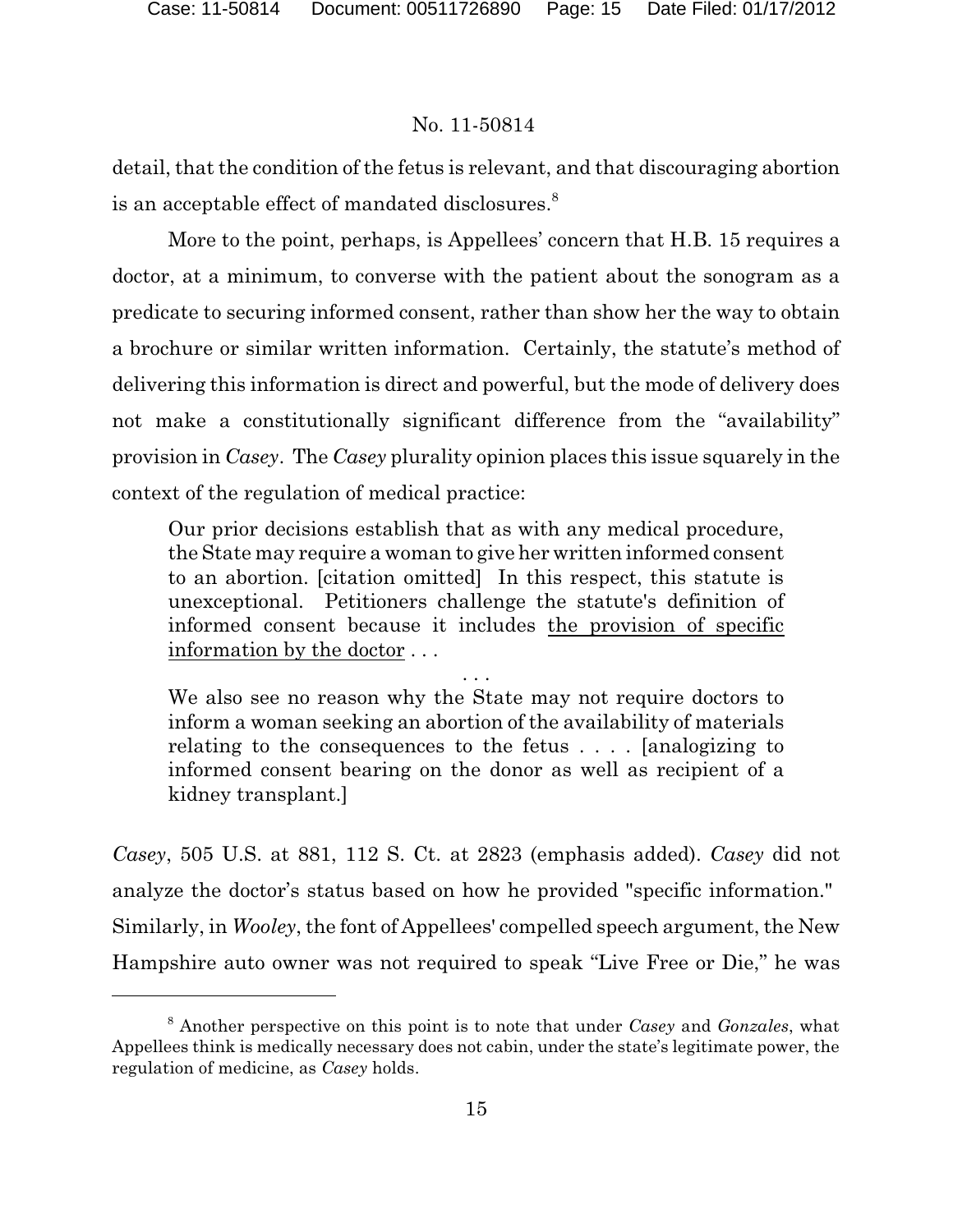merely required to display the phrase on his license plate. The mode of compelled expression is not by itself constitutionally relevant, although the context is. Here, the context is the regulation of informed consent to a medical procedure. The constitutional irrelevance of the verbal nature of this description is even clearer given the facts of *Casey*; the law upheld there required doctors to describe verbally the fetus's gestational age, a description which the *Casey* plurality acknowledged was relevant to "informed consent" only in a sense broad enough to include the potential impact on the fetus. *Casey*, 505 U.S. at 883, 112 S. Ct. at 2823.

For all these reasons, we conclude that the enumerated provisions of H.B. 15 requiring disclosures and written consent are sustainable under *Casey*, are within the State's power to regulate the practice of medicine, and therefore do not violate the First Amendment.<sup>9</sup> Appellees have not demonstrated a likelihood of success on the merits justifying the preliminary injunction.

### **II. Vagueness**

The Due Process Clause requires states define their enactments — and prohibitions — with some specificity. *U.S. v. Williams*, 553 U.S. 285, 304, 128 S. Ct. 1830, 1845 (2008). "[T]he void-for-vagueness doctrine" requires states articulate a proscription "with sufficient definiteness that ordinary people can understandwhat conductis prohibited" while providing enough objective metrics that it "does not encourage arbitrary and discriminatory enforcement."

<sup>&</sup>lt;sup>9</sup> That *Casey* and *Gonzales* state principles broad enough to encompass the H.B. 15 disclosures and informed consent certificate eliminates any necessity to rule on the Appellees' earlier argument, adopted by the district court, that compelled speech is only constitutionally permissible in the context of "pure commercial speech." The statement is clearly overbroad, but we need not analyze it further.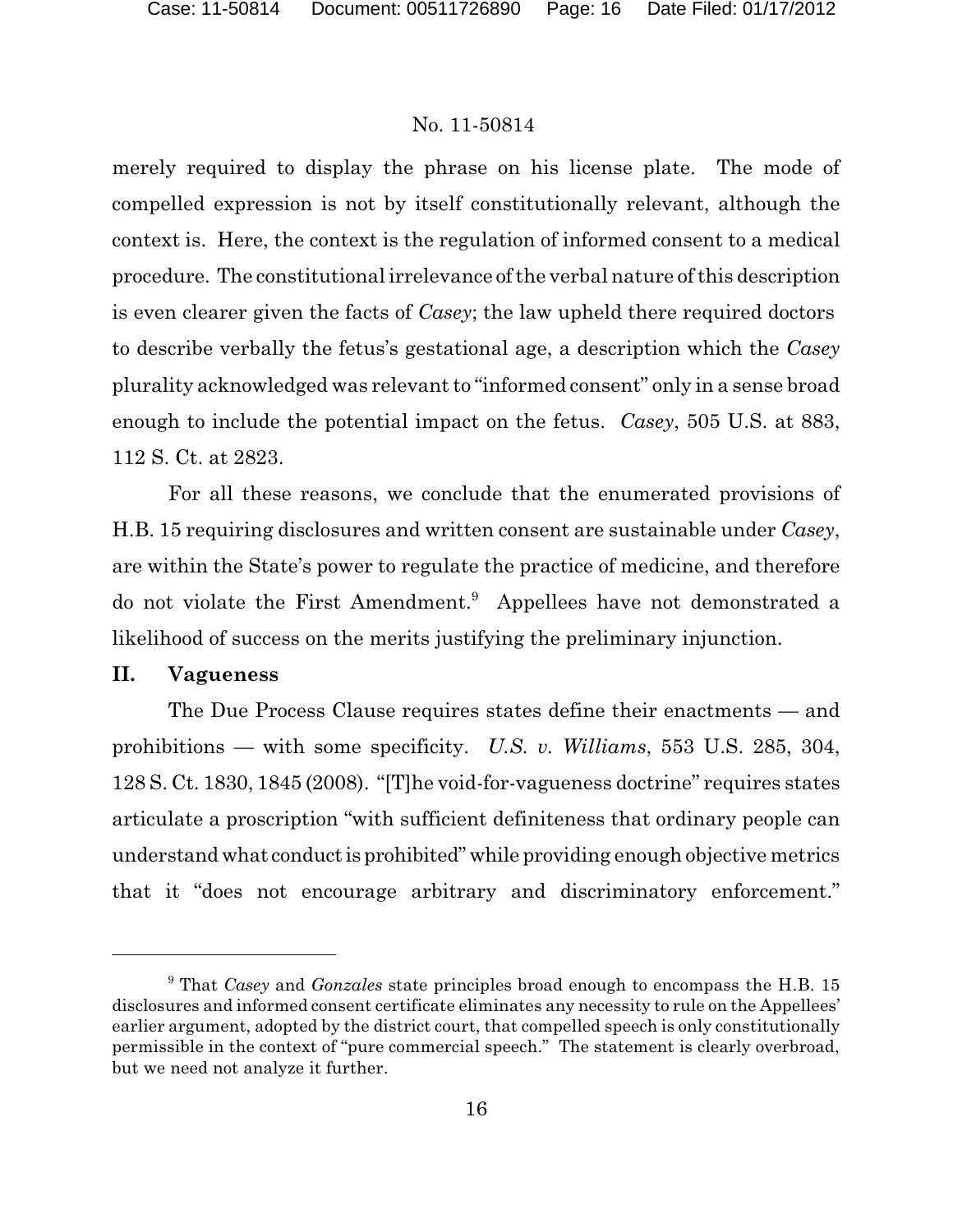*Gonzales*, 550 U.S. at 149. "The degree of vagueness that the Constitution tolerates . . . depends in part on the nature of the enactment," with greater tolerance for statutes imposing civil penalties and those tempered by scienter requirements. *Village of Hoffman Estates v. Flipside, Hoffman Estates, Inc.*, 455 U.S. 489, 498-99, 102 S. Ct. 1186, 1193 (1982).

As we are "[c]ondemned to the use of words, we can never expect mathematical certainty from our language." *Hill v. Colorado*, 530 U.S. 703, 733, 120 S. Ct. 2480, 2498 (2000) (quoting *Grayned v. City of Rockford*, 408 U.S. 104, 110, 92 S. Ct. 2294 (1972)). Our analysis therefore cannot focus upon the marginal cases in which an ordinarily plain statutory command can nonetheless yield some mote of uncertainty. "[S]peculation about possible vagueness in hypothetical situations not before the [c]ourt will not support a facial attack on a statute when it is surely valid 'in the vast majority of its intended applications.'" *Hill,* 530 U.S. at 733 (internal citation omitted); *see also Am. Commc'ns Ass'n, C.I.O. v. Douds*, 339 U.S. 382, 412, 70 S. Ct. 674, 691 (1950). We must remember "the elementary rule that every reasonable construction must be resorted to, in order to save a statute from unconstitutionality." *Gonzales*, 550 U.S. at 153.

We are aware that the penalties under the law do not evidently require scienter and result in revocation or non-licensure of a physician, and potential criminal sanctions for any abortion without sufficient informed consent. We also note that the district court accepted only three out of multiple vagueness challenges raised by the Appellees. We turn to the three portions of H.B. 15 the district court enjoined as unconstitutionally vague in some applications.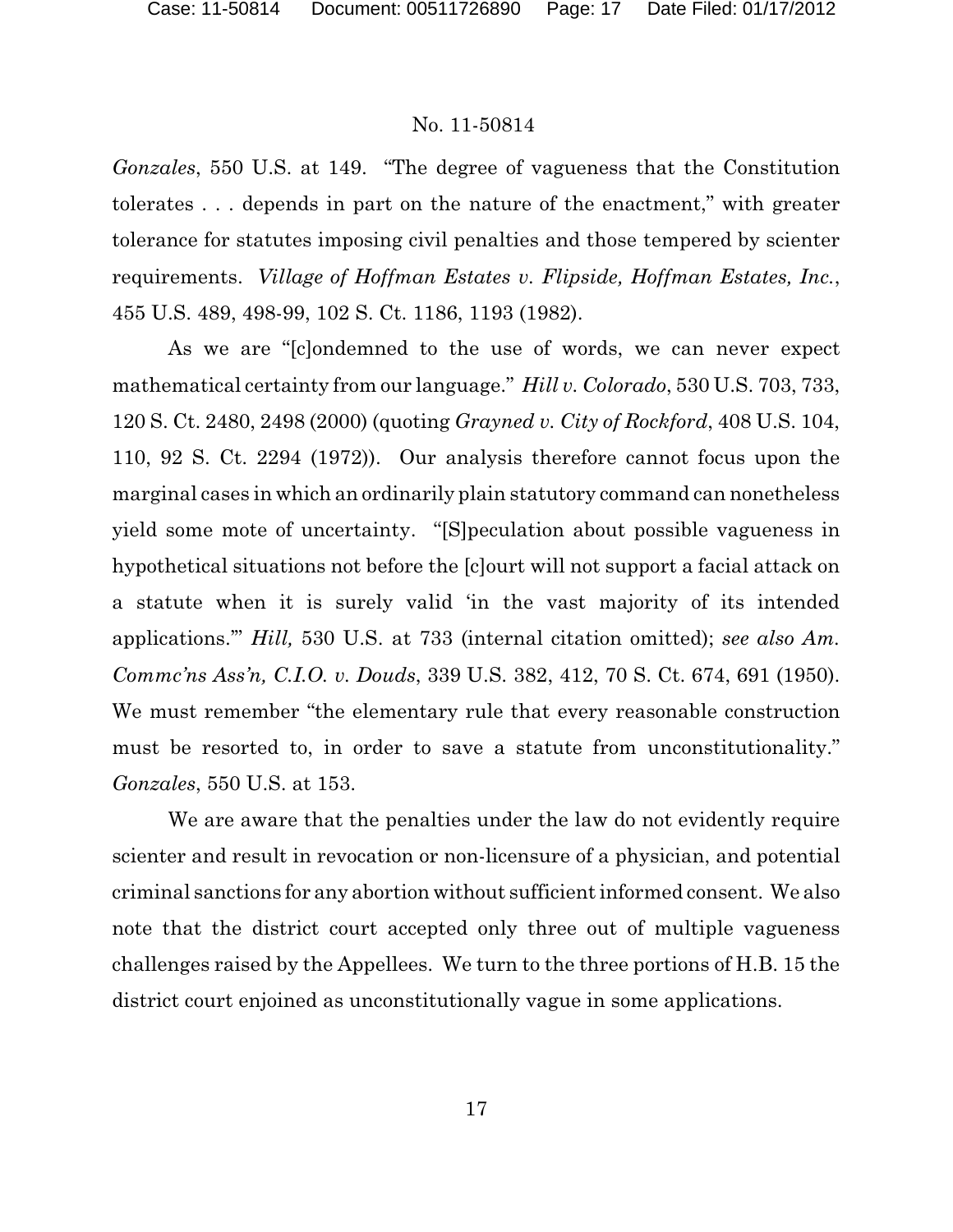## **A. "The physician who is to perform the abortion"**

The district court first concluded the phrase "the physician who is to perform the abortion" was "unconstitutionally vague under some circumstances" regarding the timing and making of required disclosures.  $\S 171.012(a)(1)$ , (2), (3), (4), (6). The State asserts that most abortions are performed by a single physician, and that in the rare circumstances where more than one physician is involved, compliance by any physician or combination of physicians satisfies the requirements of H.B. 15. Thus, the statute applies to "the physician who is to perform," rather than the physician "who performs," the abortion. Appellees, by contrast, insist that physicians in multi-doctor practices would face substantial uncertainty under this definition: when more than one doctor collaborates to perform an abortion, it is unclear who is "the physician who is to perform the abortion." Appellees raise a similar challenges for doctors "filling in" for colleagues in performing abortions.

The district court acknowledged the State's position was reasonable — and then summarily dismissed it as merely "argument." Absent a "binding interpretation" of the phrase "the physician who is to perform the abortion," the court disregarded the State's construction. The court enjoined penalizing a physician when any one or combination of physicians has complied with the disclosure requirements.

We do not disagree with the district court's result, but that is because we conclude that the same result is compelled by the statutory language requiring compliance by "the physician who is to perform" the abortion. In multiphysician practices, this could necessitate more careful scheduling of the sonograms and disclosures 24 hours prior to the procedure. But it is also reasonable to construe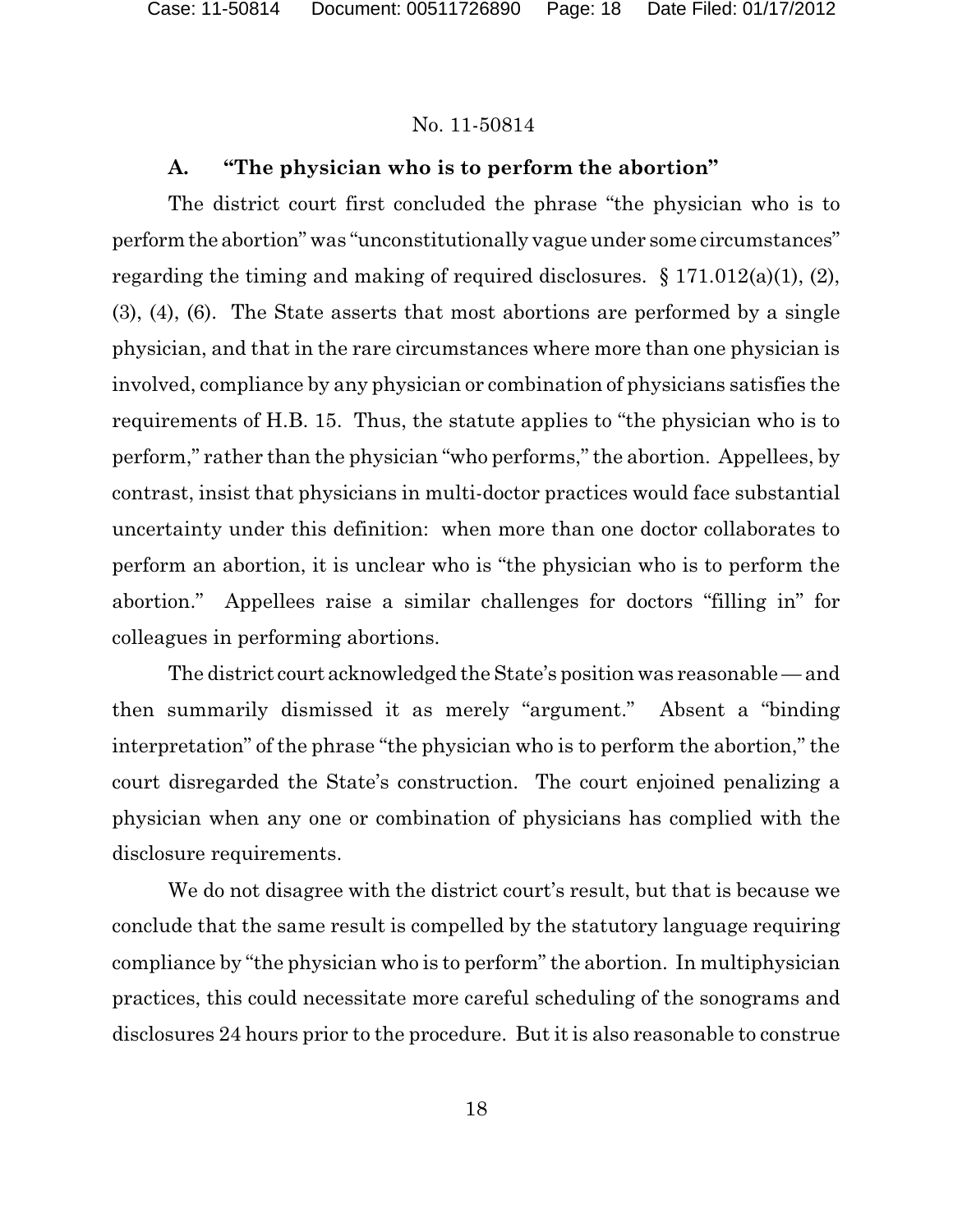the law grammatically as allowing compliance by the physician who "intends" or "is intended" to perform, even if unforeseen circumstances result in the abortion's actually being performed by a substitute. So construed, this provision is not vague.

Moreover, other cases have addressed *identical* appellations of the doctor, seemingly without legal challenge. *See, e.g., Casey*: "the physician who is to perform the abortion." *Casey*, 505 U.S. at 902. In *Rounds*, the South Dakota statute also imposed duties upon "the physician who is to perform the abortion," again without incurring a distinct legal challenge. *Rounds*, 530 F.3d at 726-27. *See* Brief of Appellants, 2005 WL 4902899; Brief of Appellees, 2005 WL 4902901. That Appellees' argument is novel does not defeat it, but novelty suggests its weakness.

### **B. Conflict between Section 171.012(a)(4) and Section 171.0122**

The district court further concluded Sections 171.012(a)(4) and 171.0122 are in conflict, resulting in constitutionally intolerable uncertainty. The relevant sections provide respectively:

Section 171.012. Voluntary and Informed Consent

. . .

(a) Consent to an abortion is voluntary and informed only if:

(4) . . . at least 24 hours before the abortion or at least two hours before the abortion if the pregnant woman waives this requirement . . . :

> (A) the physician who is to perform the abortion or an agent of the physician who is also a sonographer certified by a national registry of medical sonographers performs a sonogram on the pregnant woman on whom the abortion is to be performed;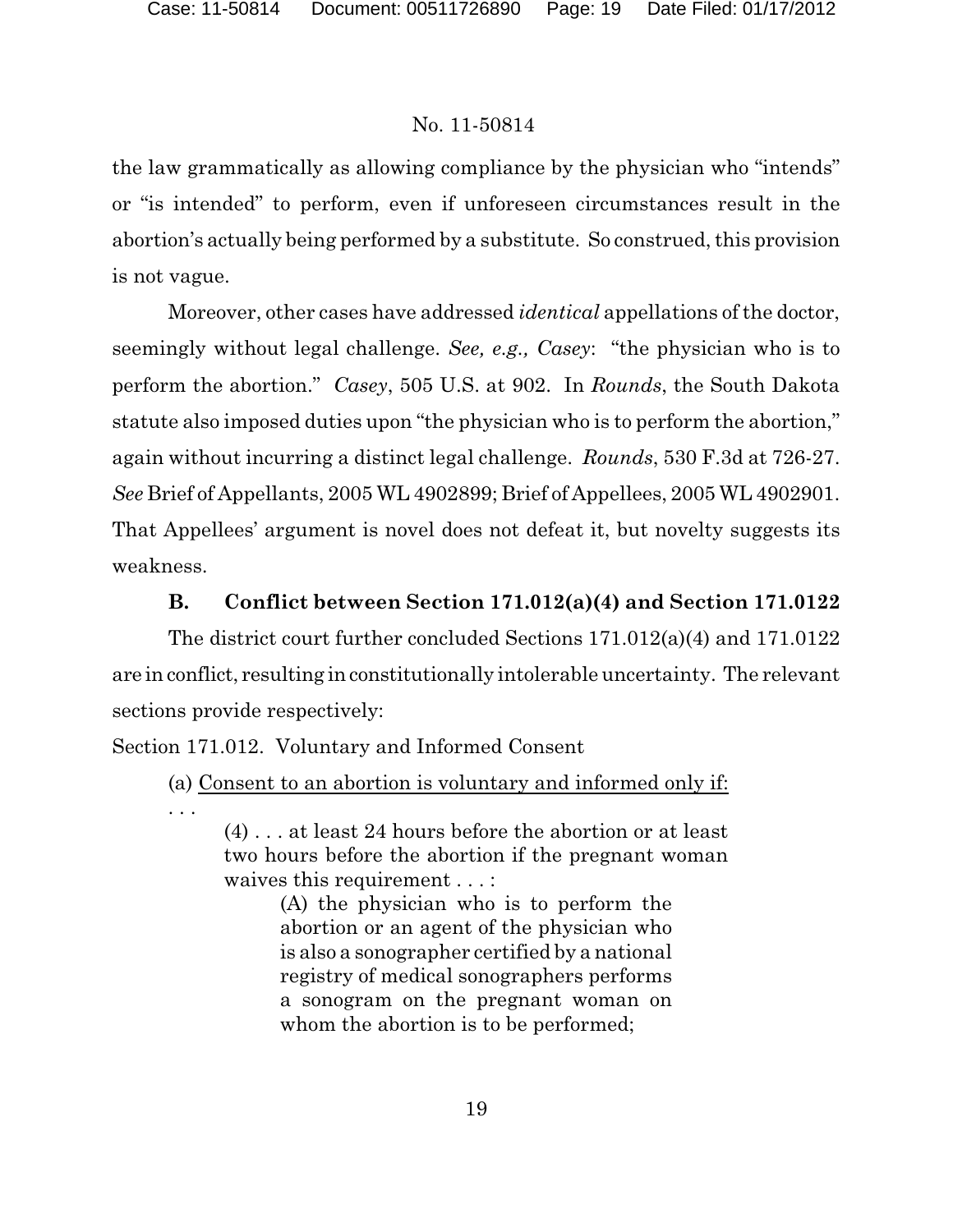(B) the physician who is to perform the abortion displays the sonogram images in a quality consistent with current medical practice in a manner that the pregnant woman may view them;

(C) the physician who is to perform the abortion provides, in a manner understandable to a layperson, a verbal explanation of the results of the sonogram images, including a medical description of the dimensions of the embryo or fetus, the presence of cardiac activity, and the presence of external members and internal organs; and

(D) the physician who is to perform the abortion or an agent of the physician who is also a sonographer certified by a national registry of medical sonographers makes audible the heart auscultation for the pregnant woman to hear, if present, in a quality consistent with current medical practice and provides, in a manner understandable to a layperson, a simultaneous verbal explanation of the heart auscultation<sup>[1]</sup> (emphasis added.)

Section 171.0122. Viewing Printed Materials and Sonogram Image; Hearing Heart Auscultation or Verbal Explanation

(a) A pregnant woman may choose not to view the printed materials [provided by another section].

(b) A pregnant woman may choose not to view the sonogram images required to be provided to and reviewed with the pregnant woman under Section 171.012(a)(4).

(c) A pregnant woman may choose not to hear the heart auscultation required to be provided to and reviewed with the pregnant woman under Section 171.012(a)(4).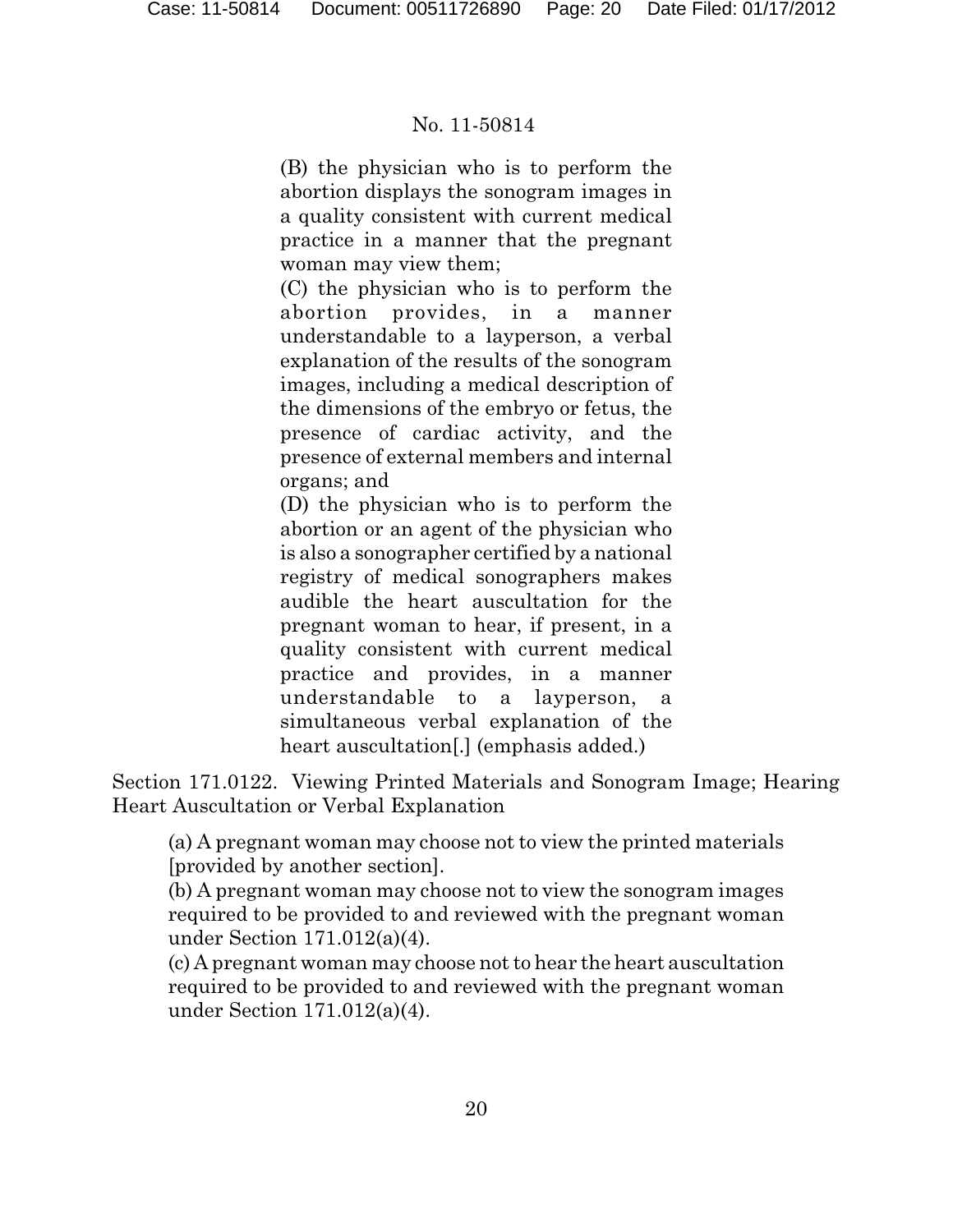(d) A pregnant woman may choose not to receive the verbal explanation of the results of the sonogram images . . . if [she satisfies one of three exceptions subject to documentation]. (e) The physician and the pregnant woman are not subject to a penalty under this chapter solely because the pregnant woman chooses not to view the printed materials or the sonogram images, hear the heart auscultation, or receive the verbal explanation, if waived as provided by this section.

The district court noted that the introduction to Section 171.012(a) nominally broaches no exceptions, because a woman's consent to an abortion is informed and voluntary only if a physician complies with its requirements. The court then observed that Section 171.0122 exempts pregnant women from several of these requirements by providing what the pregnant woman may do, rather than under what circumstances the physician need not comply with (a)(4)'s requirements. The district court read the provisions together as intending, but not succeeding, to create a requirement and an exception. Thus, a doctor who complies with the disclosures (§ 171.012(a)) may lose his license even though the woman decided not to view the sonogram or hear the fetal heartbeat (§ 171.0122). The district court discounted the text of 171.0122(e), which states that neither the physician nor the pregnant woman would be penalized "solely because the pregnant woman chooses" not to view the sonogram results, hear her child's heart auscultation, or receive a verbal explanation from her physician. The court viewed the word "solely" as constitutionally intolerable "legislative 'gotcha' tactics." In sum, the court severed the word "solely" from Section 171.0122(e) for enforcement purposes, and further enjoined enforcement of the provisions against physicians for failure to display sonogram images or make audible heart auscultation results whenever the pregnant woman elects not to view the former or hear the latter.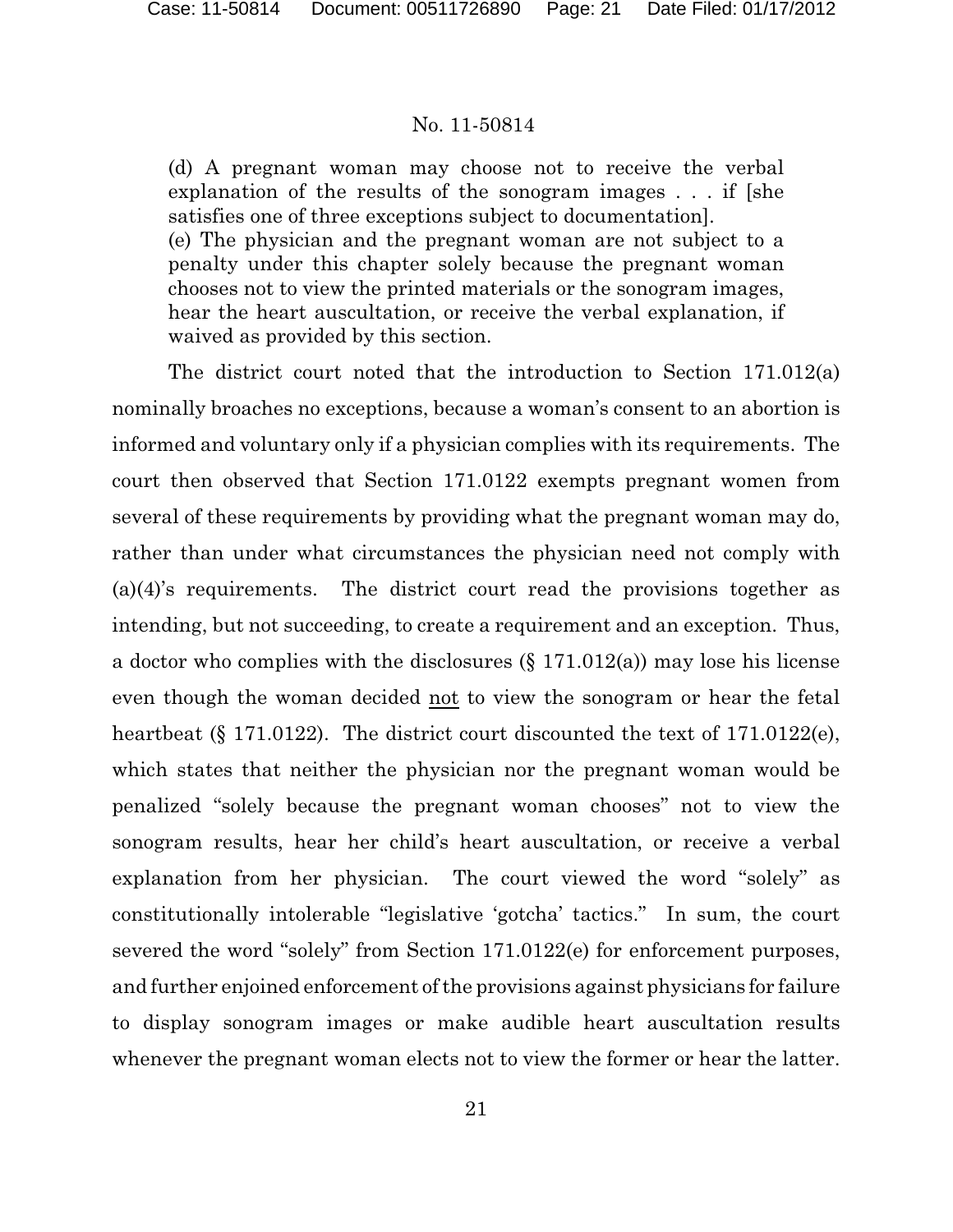The district court's skeptical interpretation of Section 171.0122(e) follows from its belief that the disputed provisions do not represent a harmonious pair of regulation and exception. We disagree. Section 171.012(a)(4) establishes what the physician must do: have a sonogram performed, display the sonogram images, perform a heart auscultation, and provide verbal explanations of the sonogram images and heart auscultation. The district court's analysis of (a)(4) ignores that the physician's unconditional obligations are merely to display images so they *may* be viewed, to provide an *understandable* explanation, and to *make audible* the auscultation. Section 171.012(a)(4) specifically does *not* require the physician to ensure the woman *views* the images, that she *understands* the explanation, or that she *listens* to the auscultation. Contrast this language with the one requirement of  $171.012(a)(4)$  that the pregnant woman may not waive: Section 171.012(a)(4)(A) states that the physician or his agent must perform a sonogram.

Section 171.0122 complements this language by expressly reserving to every pregnant woman the unconditional rights to refuse to view the sonogram images or hear the fetal heartbeat, and, if she falls into one of the three exceptions, the additional right not to hear the physician's explanation of the sonogram images. Taken together, the physician's duties are more than "reasonably clear" — a physician intending to perform an abortion must sonogram the woman, display the appropriate images, obtain a heart auscultation, and tender the verbal explanations, unless refused (for the sonogram explanation alone) pursuant to one of the exceptions listed in Section 171.0122(d). The woman seeking an abortion may elect not to attend to these images, sounds, or, in some cases, explanations. This election does not obviate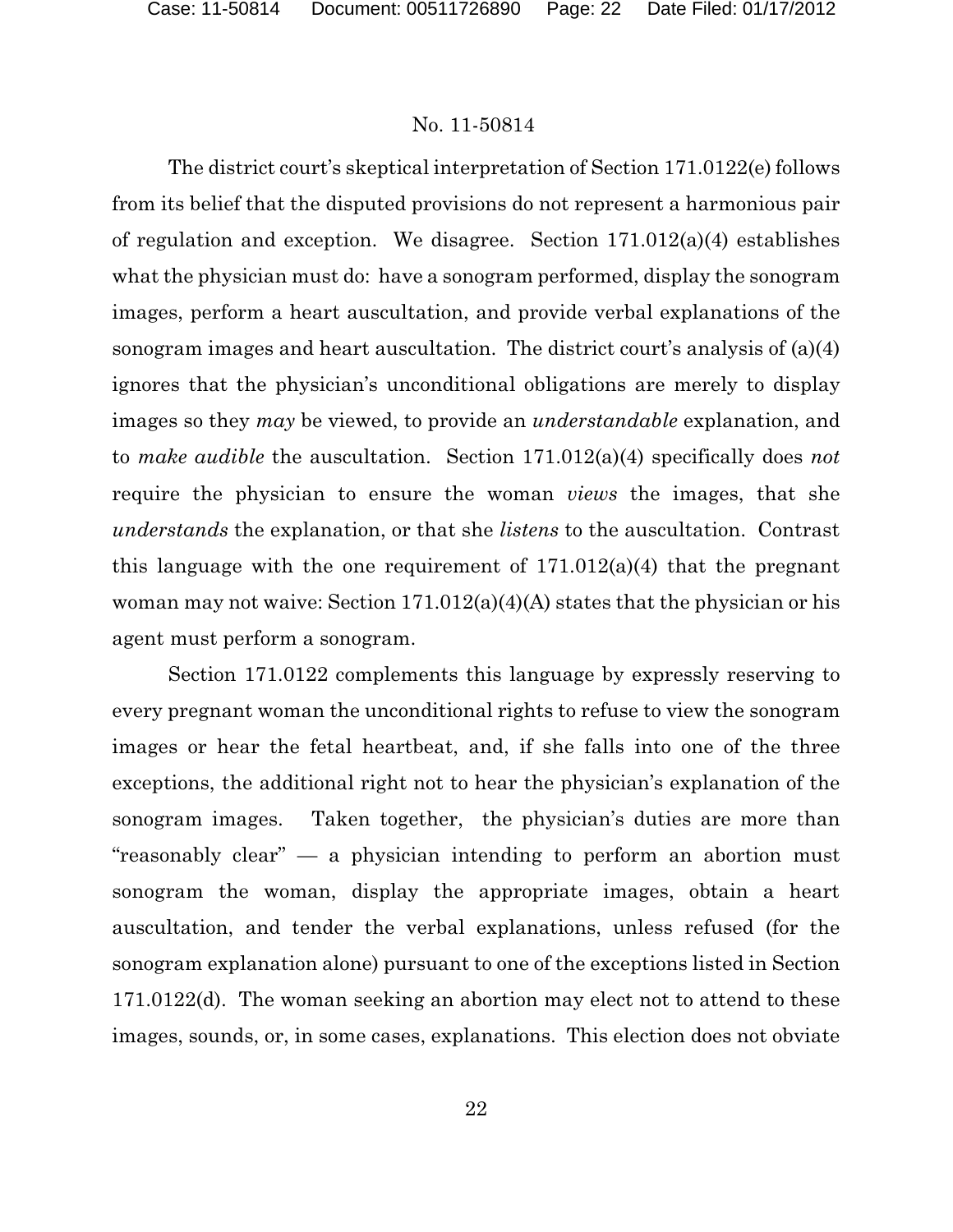the physician's obligations to display the sonogram images or make audible the heart auscultation; the woman may simply choose not to look or listen.

Unlike the district court, we perceive no vagueness in exempting a physician from various regulatory consequences "solely because" the woman elected not to participate in the disclosures under § 171.0122. Eliminating "solely" means that "whenever" a woman resorts to this election, the physician faces no adverse consequences from flouting the disclosures. This alteration encourages evasion of the disclosures and manipulation of the woman's statutory opt-out. The legislature had every right to maintain the integrity of the mandated disclosures and displays by relieving a physician of liability for noncompliance "solely" when the pregnant woman invokes § 171.0122. Appellees failed to demonstrate a substantial likelihood that Sections 171.012(a)(4) and 171.0122 conflict in an unconstitutionally vague way.

# **C. Providing printed materials under Section 171.0123**

Section 171.0123 provides in relevant part:

If, after being provided with a sonogram and the information required under this subchapter, the pregnant woman chooses not to have an abortion, the physician or an agent of the physician shall provide the pregnant woman with a publication developed by [the relevant State agency] that provides information about paternity establishment and child support . . . .

The district court found troubling the absence of "mention of the physician's knowledge," combined with the fact that the section "contains no language suggesting the physician is ever exempt from the obligation to provide additional information." The court concluded that while the section did not need to impart to a physician "*how* . . . [to] comply with this duty," it failed to inform physicians "*what* . . . [they] must do to comply with the requirements of the Act."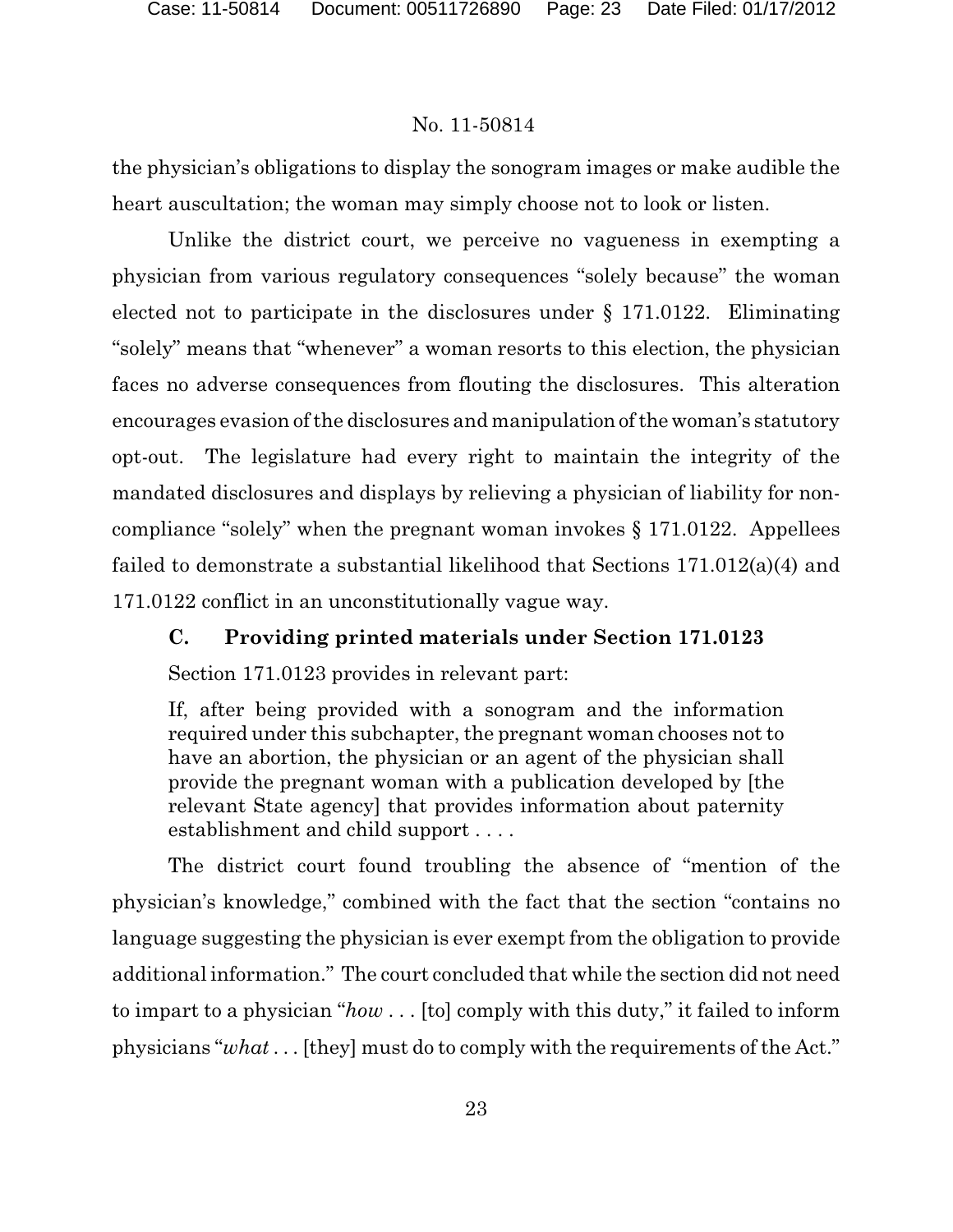The district court enjoined the State from penalizing a physician, "criminally or otherwise," for failing to provide printed materials under Section 171.0123 "in cases where the physician does not know whether the woman has chosen to have an abortion."

On its face, this provision appears fairly flexible, permitting either a physician or his designated agent to disseminate the required materials. No doubt rules and regulations will be promulgated to specify the "what" and "how" of compliance. However, the district court and Appellees focused on the potential problem of a physician's not knowing whether a woman has chosen to have an abortion, and thereby being uncertain of his duty to furnish the State's publication on paternity and child support if a woman who has elected not to undergo an abortion simply misses a follow-up appointment, or fails to schedule another visit with the physician. The obvious solution to any potential ambiguity about a knowledge requirement is for a physician's office to disseminate the material whenever the woman fails to appear for her abortion. No extreme burden is placed on the physician, nor is the woman harmed if she receives the printed matter, whether or not she carried out an abortion. This vagueness complaint is, at bottom, trivial.

### **Conclusion**

Appellees failed to demonstrate constitutional flaws in H.B. 15. Accordingly, they cannot prove a substantial likelihood of success on each of their First Amendment and vagueness claims. This is fatal to their application for a preliminary injunction. Accordingly, we VACATE the district court's preliminary injunction, REMAND for further proceedings consistent with this opinion, and any further appeals in this matter will be heard by this panel.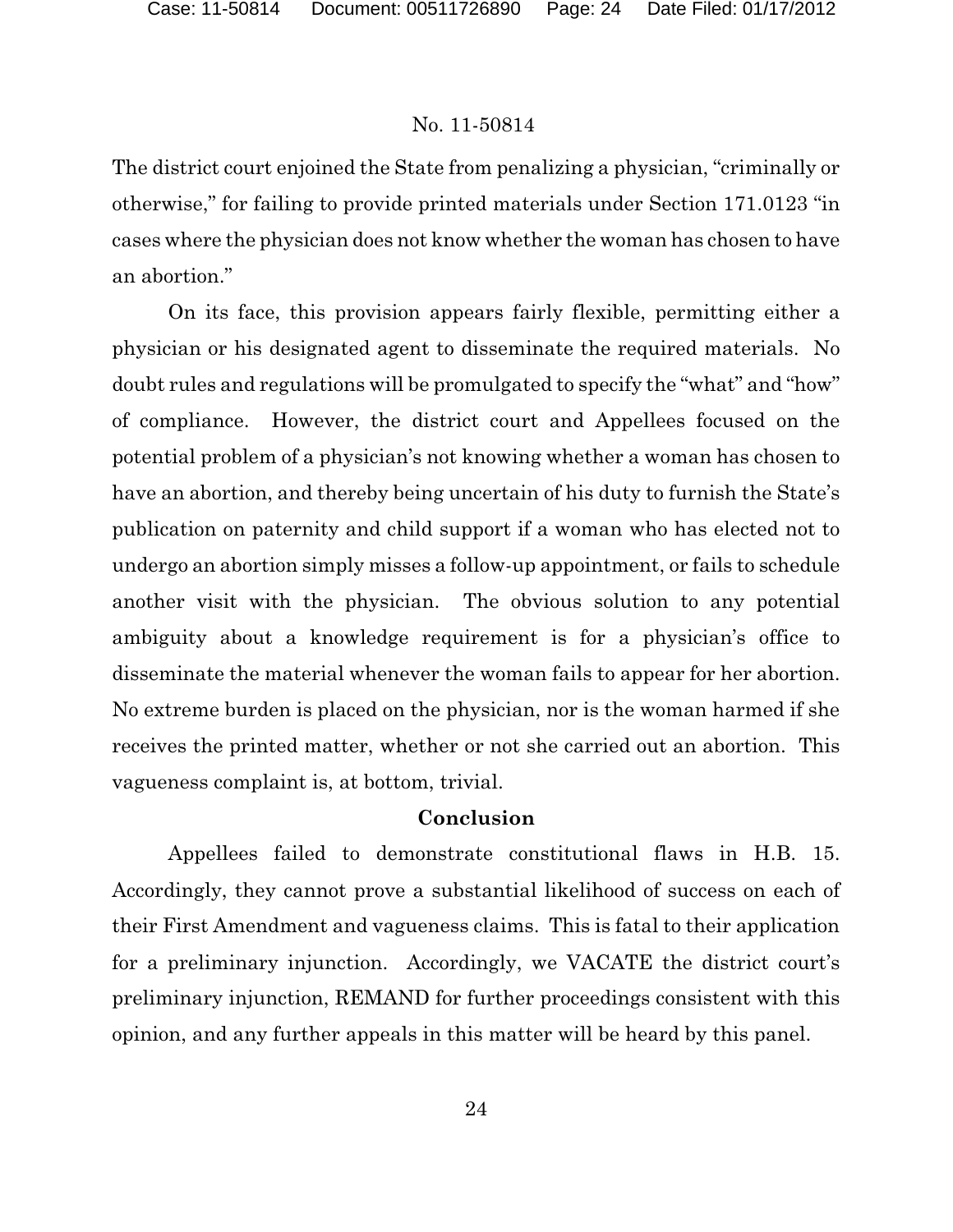### PATRICK E. HIGGINBOTHAM, Circuit Judge, concurring:

I join the panel opinion and with the freedom of writing without decisional force offer a different accent upon the appropriate role of the First Amendment in this case. To my eyes there are two settled principles in speech doctrine that inform our decision today. First, in protection of a valid interest the state need not remain neutral in its views and may engage in efforts to persuade citizens to exercise their constitutional right to choose a state-preferred course. Second, the state cannot compel a citizen to voice the state's views as his own. It is immediately apparent that both of these principles are implicated by state regulation of doctors' communications with their patients. It is equally apparent that, given the Supreme Court's decision in *Casey*, each is fully and appropriately abided today, without diminishing their vitality.

The doctor-patient relationship has long been conducted within the constraints of informed consent to the risks of medical procedures, as demanded by the common law, legislation, and professional norms. The doctrine itself rests on settled principles of personal autonomy, protected by a reticulated pattern of tort law, overlaid by both self- and state-imposed regulation. Speech incident to securing informed consent submits to the long history of this regulatory pattern.

The Court's decision in *Casey* accented the state's interest in potential life, holding that its earlier decisions following *Roe* failed to give this interest force at all stages of a pregnancy and that in service of this interest the state may insist that a woman be made aware of the development of the fetus at her stage of pregnancy. Significantly, the Court held that the fact that such truthful, accurate information may cause a woman to choose not to abort her pregnancy only reinforces its relevance to an informed decision. Insisting that a doctor give this information in his traditional role of securing informed consent is permissible. Texas has done just this and affords three exceptions to its